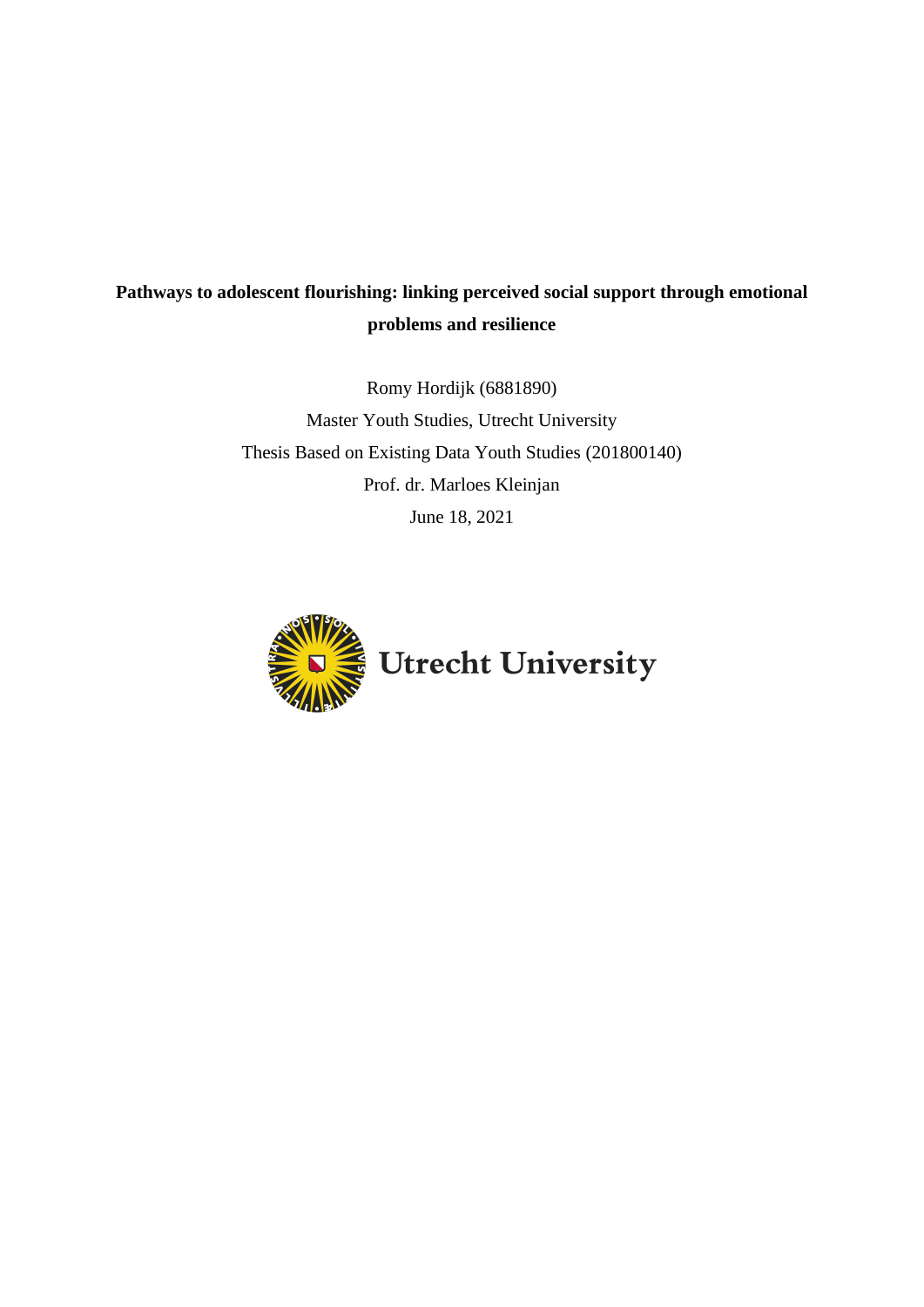### **Samenvatting**

Zowel ouderlijke steun als steun van leeftijdsgenoten is van belang om te kunnen floreren. Floreren is een staat waarin men goede mentale en sociale welzijn ervaart, onafhankelijk van de situatie. Er is weinig bekend over de onderliggende mechanismen van de relatie tussen waargenomen steun en floreren. Het doel van dit onderzoek is om te bepalen welke rol emotionele problemen en veerkracht spelen in de relaties tussen steun van ouders en leeftijdsgenoten enerzijds en floreren anderzijds. De analyses zijn uitgevoerd met cross sectionele data van het Peilstationsonderzoek behorende tot het Trimbos-instituut, bestaande uit 5.587 Nederlandse adolescenten tussen de 12 en 16 jaar (M = 13.90, SD = 1.38). Voor de mediatie analyse is PROCESS in SPSS gebruikt. De associaties tussen steun van ouders of leeftijdsgenoten aan de ene kant en floreren aan de andere kant, met emotionele problemen als onderliggend mechanisme, bleek significant negatief. Daarnaast zijn er significant positieve relaties gevonden voor de genoemde associaties met veerkracht als onderliggend mechanisme. De relaties tussen ouderlijke steun en floreren en steun van leertijdsgenoten en floreren bleven significant tijdens de analyses, waarvan de eerstgenoemde relatie het sterkste was. Dit onderzoek laat zien dat inzetten op het versterken van veerkracht door het verbeteren van onderlinge relaties bij kan dragen aan het floreren van adolescenten.

*Kernwoorden:* floreren, ouderlijke steun, steun van leeftijdsgenoten, emotionele problemen, veerkracht, mediatie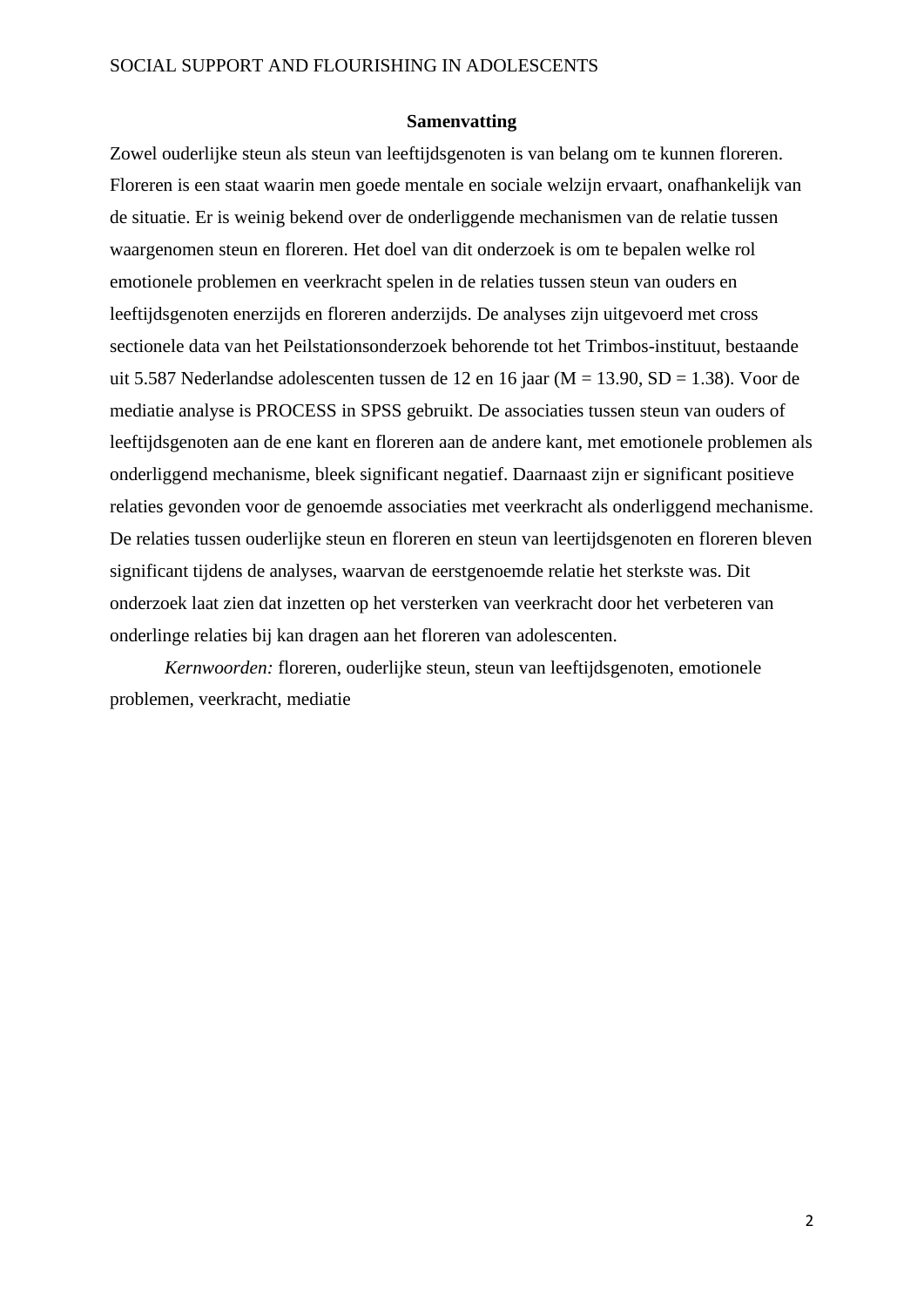#### **Abstract**

Both parental and peer support were found to be important factors in achieving flourishing; a state of positive psychological and social well-being in any situation. However, little is known of the underlying mechanisms of these associations. This study aims to determine the role of emotional problems and resilience in the associations between parental or peer support, and flourishing. The analyses were based on cross-sectional data of the Sentinel Survey for Students from the Trimbos Institute, consisting of 5587 Dutch adolescents aged 12-16 years  $(M = 13.90, SD = 1.38)$ . For the mediation analysis, PROCESS in SPSS was used. The associations between parental or peer support and flourishing, with emotional problems as underlying mechanism, was significantly negative. For resilience as underlying mechanism, the associations were significantly positive. The associations between parental support and flourishing, and peer support and flourishing remained significant throughout the analyses, with the former being the strongest. The results indicate a need for increasing resilience by improving interpersonal relationships at school to enable flourishing in adolescents.

*Keywords:* flourishing, parental support, peer support, emotional problems, resilience, mediation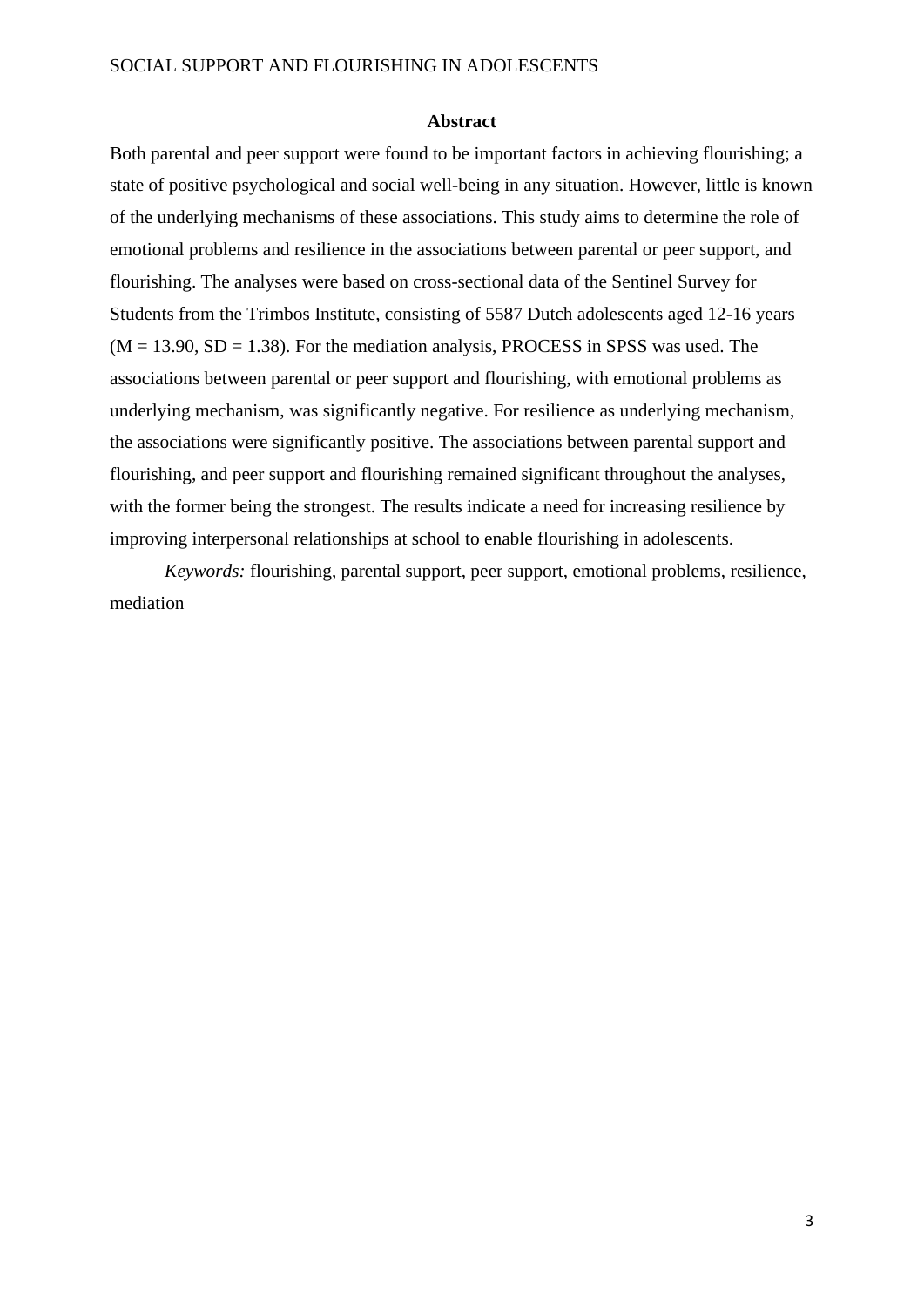# **Pathways to adolescent flourishing: linking perceived social support through emotional problems and resilience**

In western countries, adolescents' mental health and wellbeing have declined over the past decades (Twenge et al., 2019). To illustrate, significant increases of psychological distress, depressive symptoms, loneliness and suicidal behavior of adolescents have been reported (Twenge et al., 2019). Adolescence is a crucial period for psychosocial and biological development (Paus et al., 2008). During this period, adolescents' brains develop rapidly making them particularly vulnerable for the emergence of mental health problems (Paus et al., 2008). Due to the decreased mental health and wellbeing among adolescents, mental health promotion gained interest. Over decades, social support has shown to be a protective and beneficial factor to adolescents' well-being and health outcomes in adulthood (Segrin, 2003; Umberson et al., 2010). Therefore, the main aim of this study is to determine the association between social support and high levels of well-being in adolescents.

A concept that is used to describe high levels of well-being within an individual, is *flourishing* (Huppert, 2009; Keyes, 2002). Flourishing implies that an individual is feeling good and functioning well, independent of the situation (Huppert & So, 2013). Feeling good refers to emotional well-being and includes emotions, such as happiness, life satisfaction, interest, engagement, confidence, and affection (Huppert, 2009; Kim, 2020; Seligman, 2002). Whereas functioning well refers to psychological and social well-being, which includes feelings of autonomy and self-control, having a meaning and purpose, experiencing positive relationships, and developing one's potential (Huppert, 2009).

As previously stated, general well-being is affected by social support (Segrin, 2003). In fact, social contact, social support, and the need to belong are essential for human beings (Baumeister & Leary, 1995; Wilson, 1967). Similarly, the Self-Determination Theory states that relatedness, next to autonomy and competence, is a basic need for psychological growth and well-being of humans (Deci & Ryan, 2012). Especially, supportive interpersonal relationships are crucial for individual's flourishing (Diener & Seligman, 2004; Kim et al., 2020; Li et al., 2020). For adolescents specifically, family and peers are important sources of social support (Lee & Goldstein, 2016). They can provide emotional, practical, and informational support, as well as guidance (Thoits, 2011). With emotional support being the expression of love, sympathy, and encouragement (Lee et al., 2016; Scholte et al., 2001; Thoits, 2011; Uchino, 2009). Informational support refers to the provision of money and goods, and practical support implies help with specific tasks. Lastly, guidance includes advice and help in decision making (Eaude, 2009). Furthermore, a distinction is made between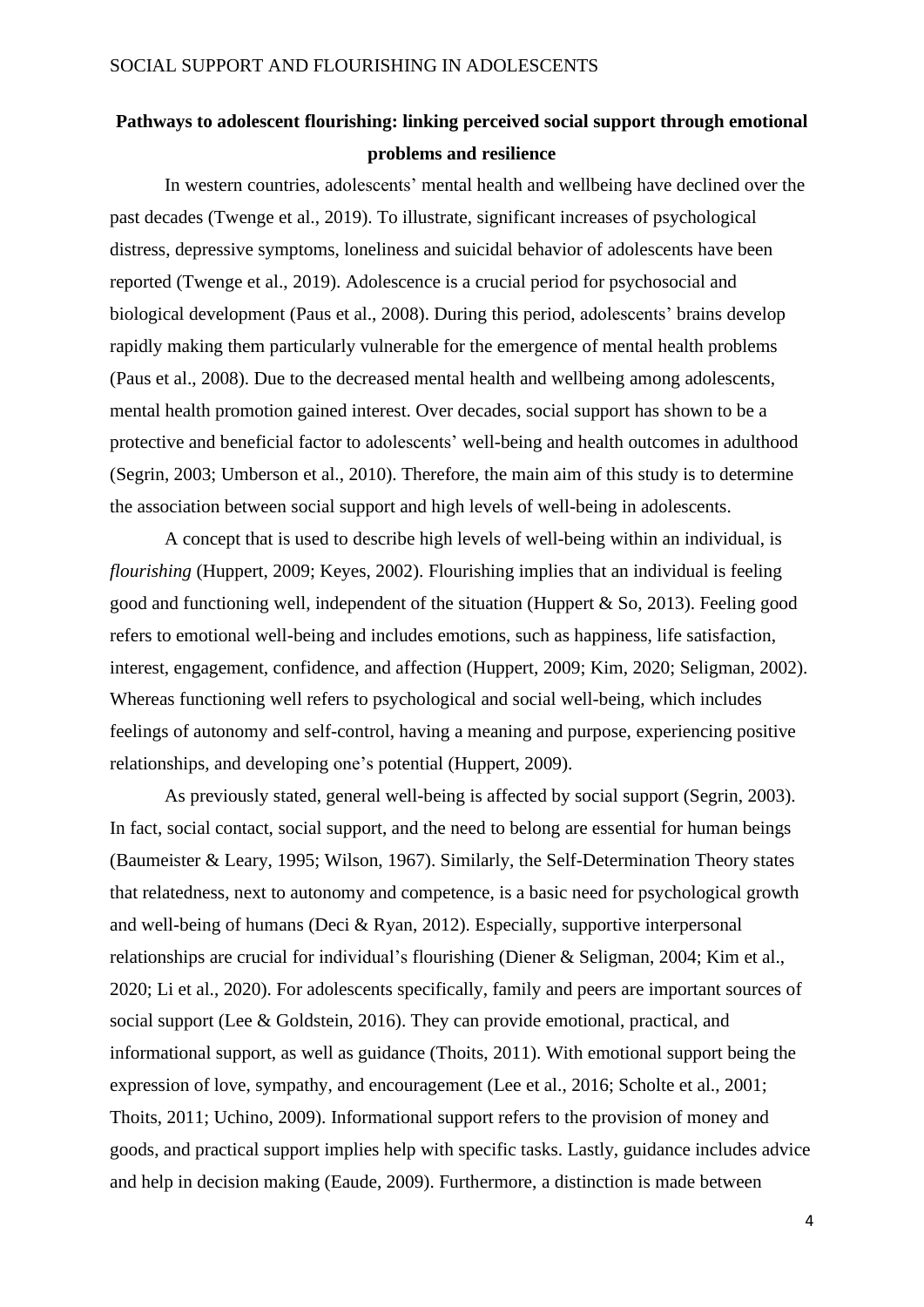perceived and received support. Perceived support refers to the availability of accessible sources of support, whereas received support is whether these sources are actually used (Uchino, 2009). This study focuses on perceived support, since awareness about support possibilities and belief in one's support system it most important (Cohen, 2004).

Up until now, most research has focused on the importance of social support for adolescents' general well-being. However, minor attention has been paid to possible mediating factors in the association between social support and flourishing in youth. Possibly, parental support leads to emotional stability and a positive self-esteem, which in turn affects flourishing (Khaleque, 2012). Another hypothesis is that social support leads to increased resilience, thereby enhancing flourishing (Krueger & Upchurch, 2020). Hence, the purpose of this research is to gain insight in the mediating factors proposed by literature. Additionally, a distinction between parental and peer support is made, since these sources of support seem to have different effects on adolescents, yet they contribute to the same outcome: flourishing. Therefore, the main research question is: *'How are parental and peer support associated with flourishing in youth?'*. It is hypothesized that 'emotional problems' and 'resilience' are underlying mechanisms, depicted in Figure 1.

The main research question is supported by the following sub questions: 'To what extent is the association between parental or peer support and flourishing mediated by emotional problems?' and 'To what extent is the association between parental or peer support and flourishing mediated by resilience?'.

Firstly, it is hypothesized that the effect of social support on flourishing is mediated by emotional problems. In other words, social support leads to less emotional problems. The separate pathway from emotional problems to flourishing is officially depicted as negative in Figure 1, indicating more emotional problems cause less flourishing. However, this hypothesis focuses on the favorable effect of having few to no emotional problems, since this is expected to be positively associated with flourishing. The first part of the proposed association is explained by Khaleque (2012), who states that parental emotional support is associated with children's increased emotional stability, emotional responsiveness, and positive self-esteem. Moreover, positive supportive interactions with peers and reciprocal sensitivity to emotions promote a decrease in stress and anxiety in the school environment (Wang & Fletcher, 2016). Additional positive effects of parental and peer support on emotional well-being are reduced feelings of loneliness and depressive symptoms (Lee & Goldstein, 2016; Lee et al., 2016; Segrin, 2003). Frech (2012) sheds light on a different aspect of parental and peer support as they have proven to be protective factors for healthy behaviors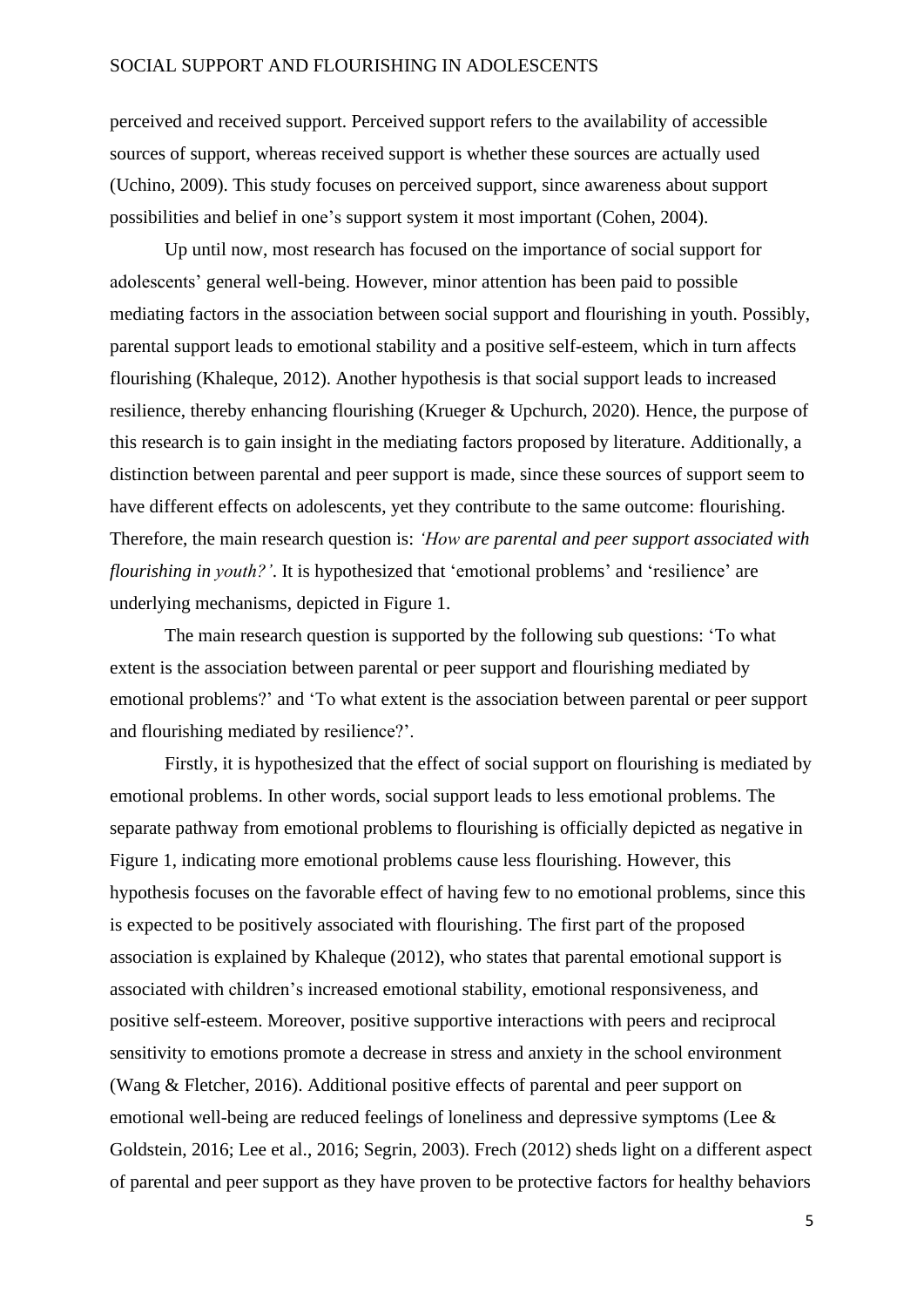that persist throughout further developmental stages from adolescence onwards. These healthy behaviors include sufficient exercise, sleep, restrain from smoking and excessive drinking, and strengthen mental health and well-being (Frech, 2012; Tweed et al., 2020). On the contrary, Segrin (2003) did not focus on the presence of social support, but on the absence thereof. His findings suggest that a perceived lack of social support increases the likelihood of emotional distress. In turn, increased emotional distress and disability to regulate these emotions can lead to an increase of required support (Eaude, 2009). On the other hand, people with less or no emotional problems tend to provide more support to other people, compared to receiving it themselves (Thoits & Hewitt, 2001). These outcomes indicate that the association between social support and emotional problems might be reciprocal. Nevertheless, in view of comprehensibility, this study focuses on the effect of social support on emotional problems only.

# **Figure 1**



*A conceptual model*

The second part of this hypothesis indicates that few emotional problems increase one's happiness. Happy people with high levels of well-being seem to perform better and more effectively in life compared to people who are less happy or high in well-being (Diener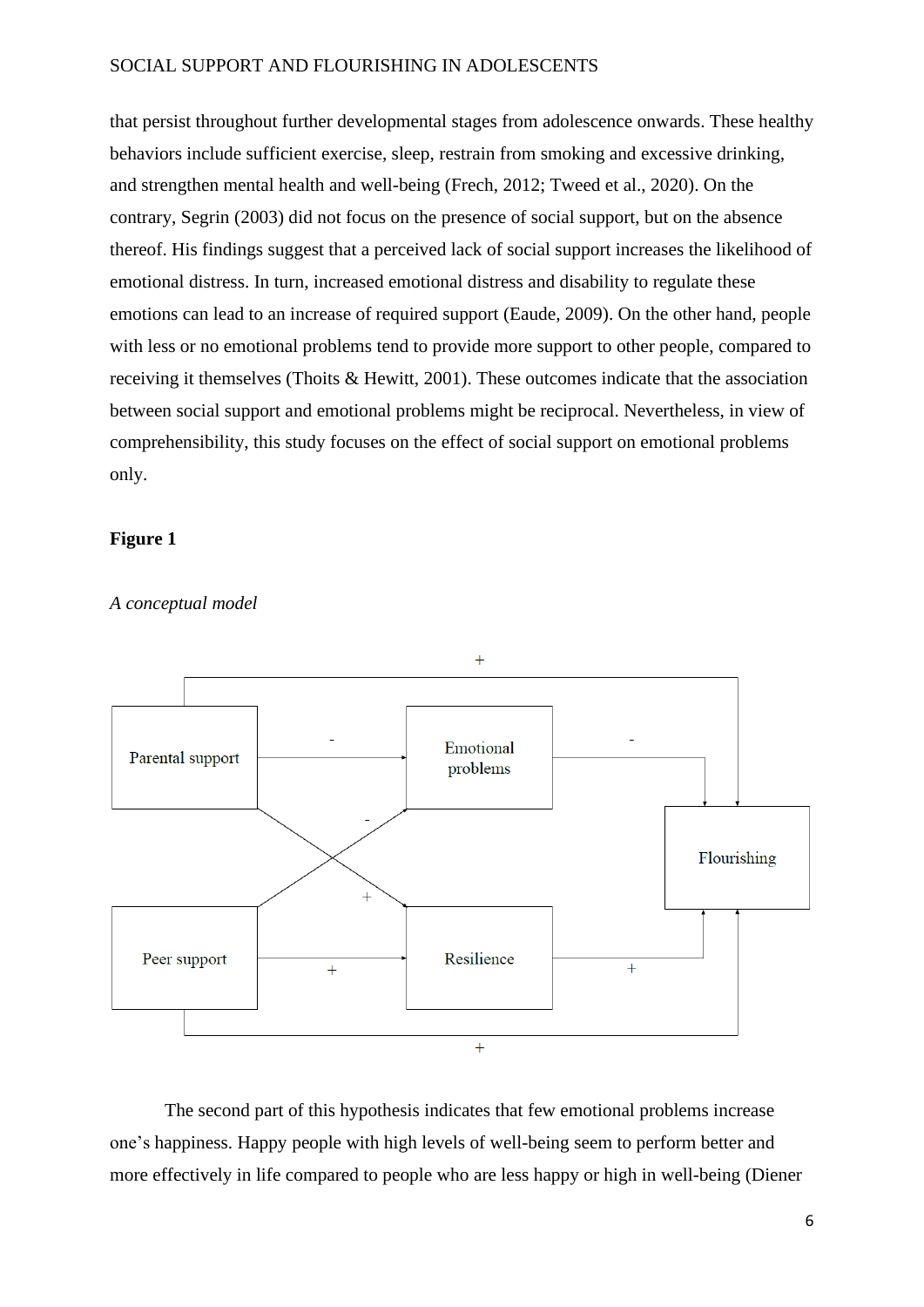& Seligman, 2004; Huppert, 2009). Performing well and achieving goals promotes autonomy and life satisfaction, which are significant aspects of flourishing. In addition, high levels of mental and social well-being are associated with adaptive behavior in specific contexts, creative thinking, and pro-social behavior (Diener & Lucas, 2000; Huppert, 2009). In short, social support decreases emotional problems due to enhanced developed emotional, psychological, and social well-being. Taken together, these developments are expected to promote one's personal flourishing.

The next hypothesis explores the mediating role of resilience in the association between parental and peer support on flourishing, as depicted in Figure 1. Resilience is the capacity to cope successfully with stressful circumstances and positively adapt to adversity (Eaude, 2009). It is well-known that the presence of caring family relationships and positive peer interactions are protective factors for a child's development (Brownlee et al., 2013). To illustrate, Krueger and Upchurch (2020) demonstrated that higher levels of parental and peer support are consistently related to greater (maintenance of) resilience as support promotes psychological adjustment (Barry, 2009; Taylor & Stanton, 2007). Diener and Seligman (2004) stated that perceived social support is an important predictor of adolescents' adjustment to stressors. Moreover, greater perceived friendship quality has been found to promote coping styles that increase resilience (Graber et al., 2016). On the other hand, negative parental and peer relationships are associated with lower levels of resilience, since poor social relationships may induce a rise in psychological problems (Flores et al., 2005).

Resilience itself is a key contributor to flourishing; it supports individuals to adjust to unfavorable situations (Huppert & So, 2013). According to Lee (2006), resilience in adolescents induces enhanced engagement, empathy, awareness of one's strengths and improved relationships. These internal and external protective factors and social and psychological resources are necessary for the application of effective coping strategies in the face of stress (Lee, 2016; Malkoç & Yalçin, 2015). Effective coping strategies are associated with higher psychological well-being (Malkoç & Yalçin, 2015). Interestingly, Eaude (2009) argues that excessive parental support does not enhance flourishing in children. Instead, he states that relying solely on parental support may prevent a child's development of autonomy and coping styles, due to the fact that the child does not get the opportunity to learn how to cope with specific situations. Likewise, Johnson and Benson (2012) demonstrated that excessive parental involvement and control during adolescence was negatively associated with later success in that adolescents' life, as it is important that a child learns how to deal with situations and believes in its own ability to do so. To summarize, it is expected that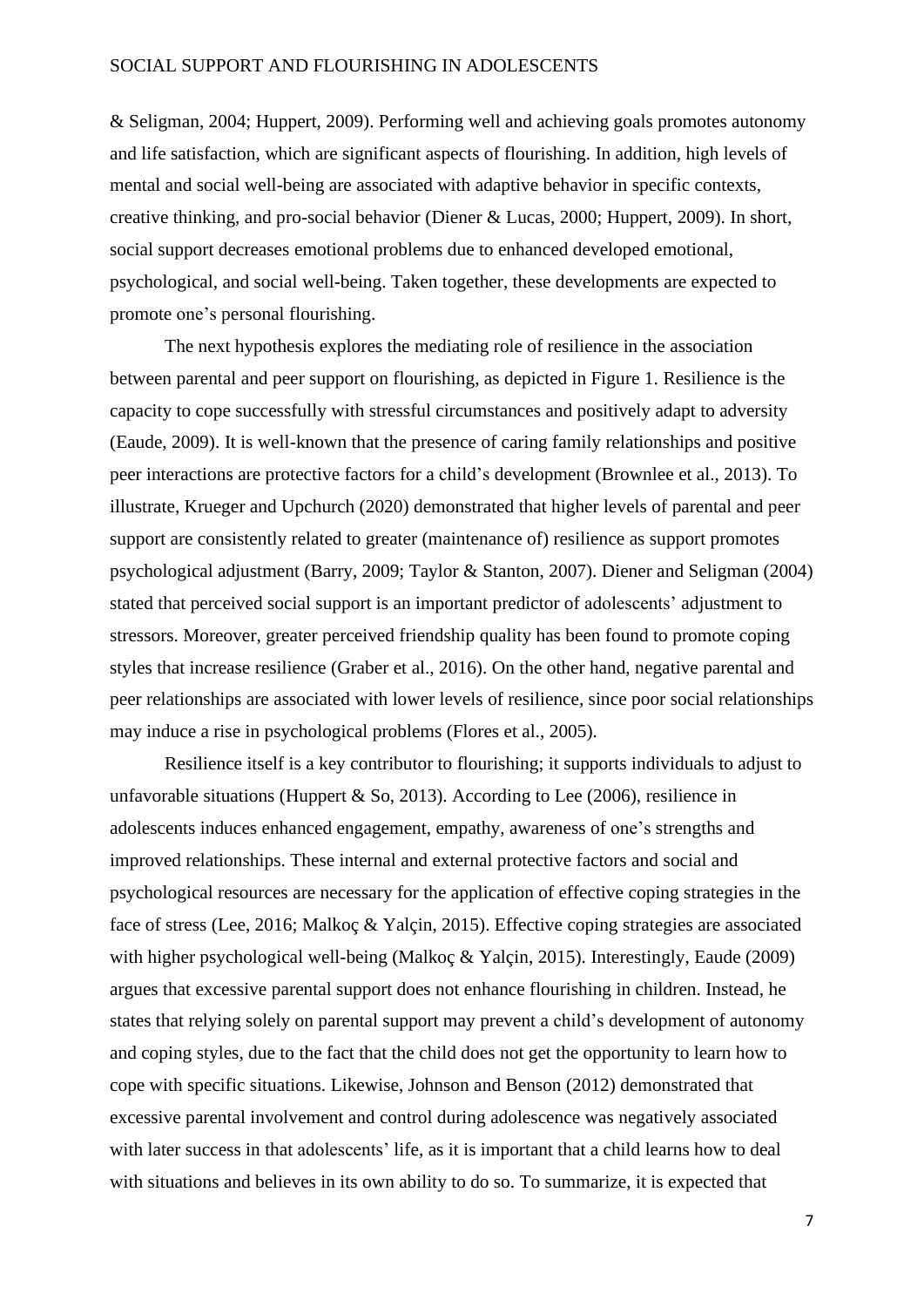positive social support helps individuals to learn how to be resilient in varying situations and how to cope with stressors. This increased resilience and psychological well-being adds to a state of flourishing.

### **Methods**

# **Participants**

The sample of the study consisted of 5587 respondents, both boys (51.2%) and girls (48.8%) of 110 secondary schools in the Netherlands. For this study, the data from 'Geluk onder druk?' [in English: Happiness under pressure] was used, which was part of the nationally representative population study 'Peilstationsonderzoek Scholieren' [in English: Sentinel Survey for Students] among adolescents aged 12-16 years in The Netherlands (mean age 13.9 years), see Appendix A (Kleinjan et al., 2020). A total of 29.2% attended a lower education level (preparatory middle-level applied education, profession-oriented learning path), 32.2% a low-middle education level (preparatory middle-level applied education, theoretic learning path), 24.2% a middle education level (higher general continued education) and 14.5% attended a higher education level (preparatory scientific education). Furthermore, 74.1% of adolescents in the sample had a Dutch background (native), 6.8% had a western migration background and 18.9% a non-western migration background.

#### **Procedure**

From April to September 2019, the municipal health services [in Dutch: GGD'en] and the Trimbos-institute invited schools to participate in the study. After permission to participate was obtained, the digital questionnaires were distributed and filled-out during class hours between October and November 2019. The process was overseen by a research assistant of the Trimbos-institute, who was present in the classroom and could answer any questions students had. Prior to the questionnaires, parents were informed about the research via a flyer and were given the possibility to object against participation of their child(ren). Ethical approval was obtained by the Ethical Committee of the Trimbos Institute (registration number: #52-1906).

### **Measures**

This study can be labeled as participative youth research, meaning that youth themselves were involved in the questionnaire development process as co-investigators. This means that in some instances the choice was made not to incorporate all items of validated questionnaires, because scales were considered too long or items unclear. In this study, only the items assessing social support, emotional problems, resilience, and flourishing are used, which are described below.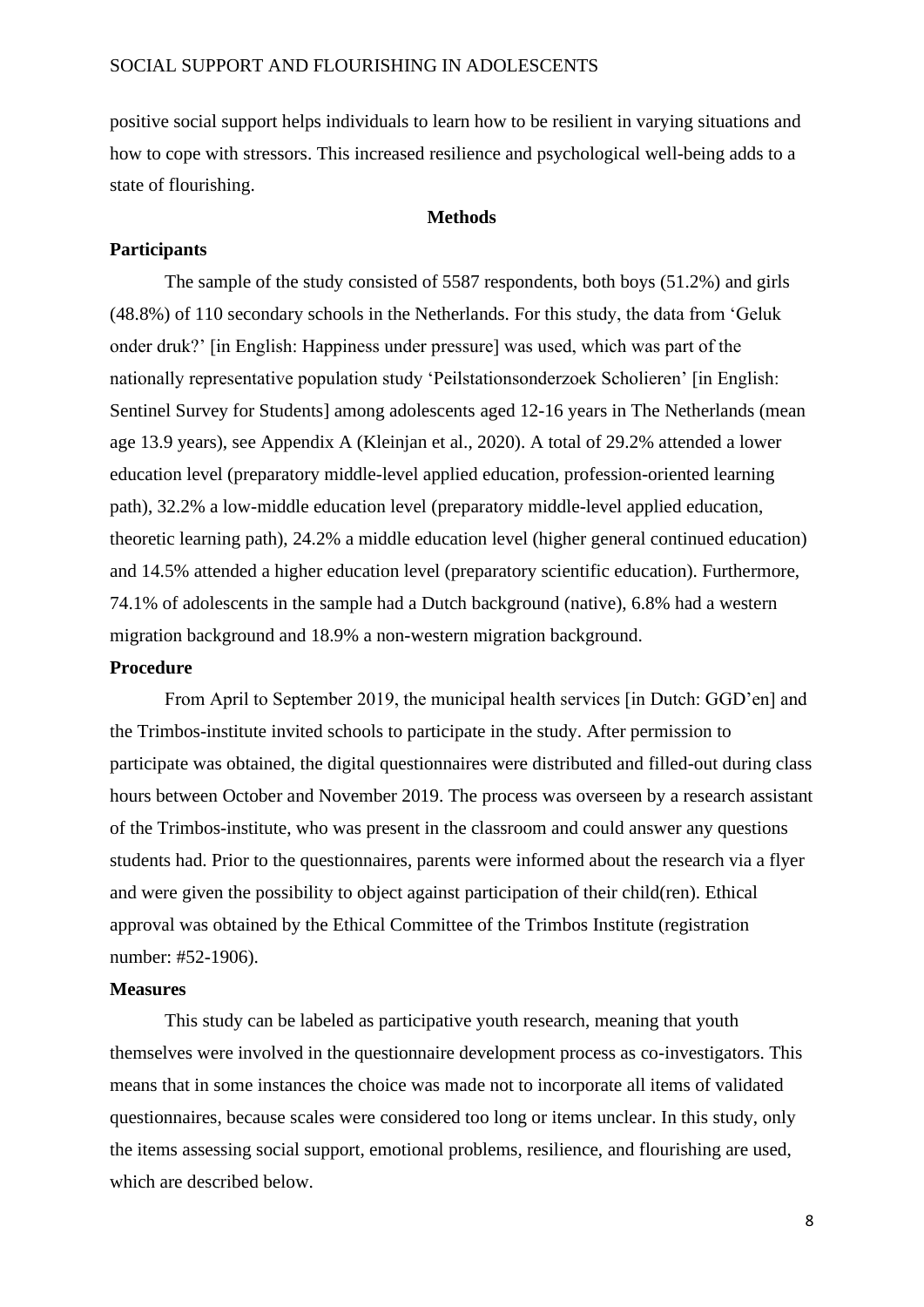### *Demographic variables*

The demographics included participants' gender  $(1 = male)$ , age (in years), education level (1 = vmbo-b), and migration background (1 = Dutch).

### *Parental support*

Perceived parental support was assessed by means of the item ''My parents support me in what I do'' that could be rated as *not true, somewhat true* or *true.*

### *Peer support*

Perceived peer support was assessed by the item ''My friends support me in with what I do'' that could be rated as *not true, somewhat true* or *true.*

### *Emotional problems*

For the measurement of participants' emotional problems, a subscale of the Strength and Difficulties Questionnaire (SDQ) was used (Goodman et al., 1998). A total of 5 statements were proposed which were answered with not *true, a little true* and *not true*. Example items of the subscale on emotional problems are: ''I am often unhappy, downhearted or tearful'' or ''I worry a lot''. For the items on emotional problems, the Cronbach's alpha was 0.72.

### *Resilience*

Resilience was measured using 2 statements from the Brief Resilience Questionnaire (Smith et al., 2008): ''I find it difficult to endure stressful situations'' and ''After a hard period I recover quickly''. The latter item was used for the current study since the consistency between the two items was low (Cronbach's alpha: 0.30). Answers were given on a 5-pointscale ranging from *totally disagree* to *totally agree*.

### *Flourishing*

Flourishing was measured by twelve items. These items were formulated based on interviews with adolescents on their well-being (Kleinjan et al., 2020). The items were questions that could be answered on a 3-point-scale; *yes, a little* and *no*. Examples of questions are: ''Do you see your life as meaningful?'', ''Do you enjoy life?'', and ''Are you happy?". The Cronbach's alpha was 0.91.

## **Data analysis**

Before the data analysis was performed, normality, missing values, and outliers were examined. Descriptive statistics and analysis were obtained for all demographic and model variables using IBM SPSS Statistics 26. Spearman correlations were obtained for dichotomous and ordinal variables and Pearson correlations for continuous variables ( $p < .05$ ).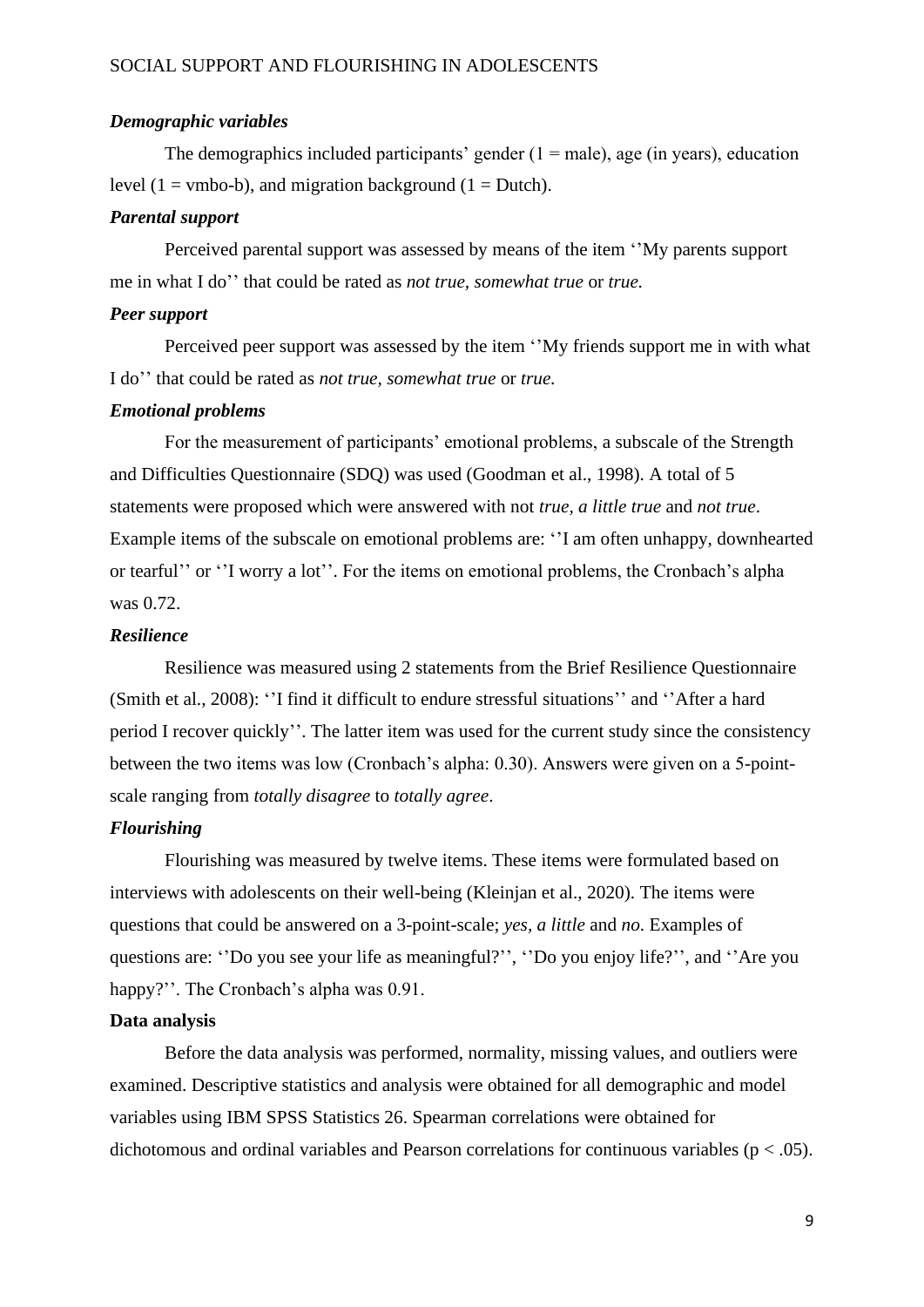To examine the direct associations between parental and peer support and flourishing a hierarchical multiple regression analysis was performed. Once the assumptions for this analysis were checked, the control variables gender, age, education, and migration background were added in the first block (model 1). In the second block parental and peer support were added (model 2).

To investigate whether parental and/or peer support could lead to more flourishing via decreased emotional problems or increased resilience, the PROCESS-macro tool version 3.0 by Andrew F. Hayes was used (Hayes, 2018). Model 4 was selected for the mediation analysis. In total, four analyses were performed, two per hypothesis. The coefficients, significance levels, R-squares and confidence intervals were analyzed to examine how parental and peer support, with and without emotional problems or resilience as a mediator, influenced flourishing.

## **Results**

# **Descriptive statistics**

The descriptive statistics of all variables are shown in Table 1. Results on the predictor variable parental support showed that a total of 81.4% of the participants felt supported by their parents. For peer support, 73.8% indicated to experience this. Most of the participants (81%), scored in the lower range for emotional problems. The average score on resilience was 3.55 (*SD* = 1.06; range 1-5). On average, the participants scored relatively high on flourishing  $(M = 2.62, SD = .41; range 1-3).$ 

## **Correlations**

The Spearman and Pearson correlations for all model and control variables are depicted in Table 2. Spearman correlations were obtained for dichotomous and ordinal variables and Pearson correlations for continuous variables. Of all variables, the correlation between parental support and peer support was highest with .44. Flourishing correlated mediocre and significantly with parental support, peer support, emotional problems and resilience.

For the correlations between the model variables (parental support, peer support, emotional problems and resilience) and control variables (gender, education level, age, ethnicity) only small positive and negative correlations were found. Hereof, gender correlated highest with the variables emotional problems, resilience, and flourishing.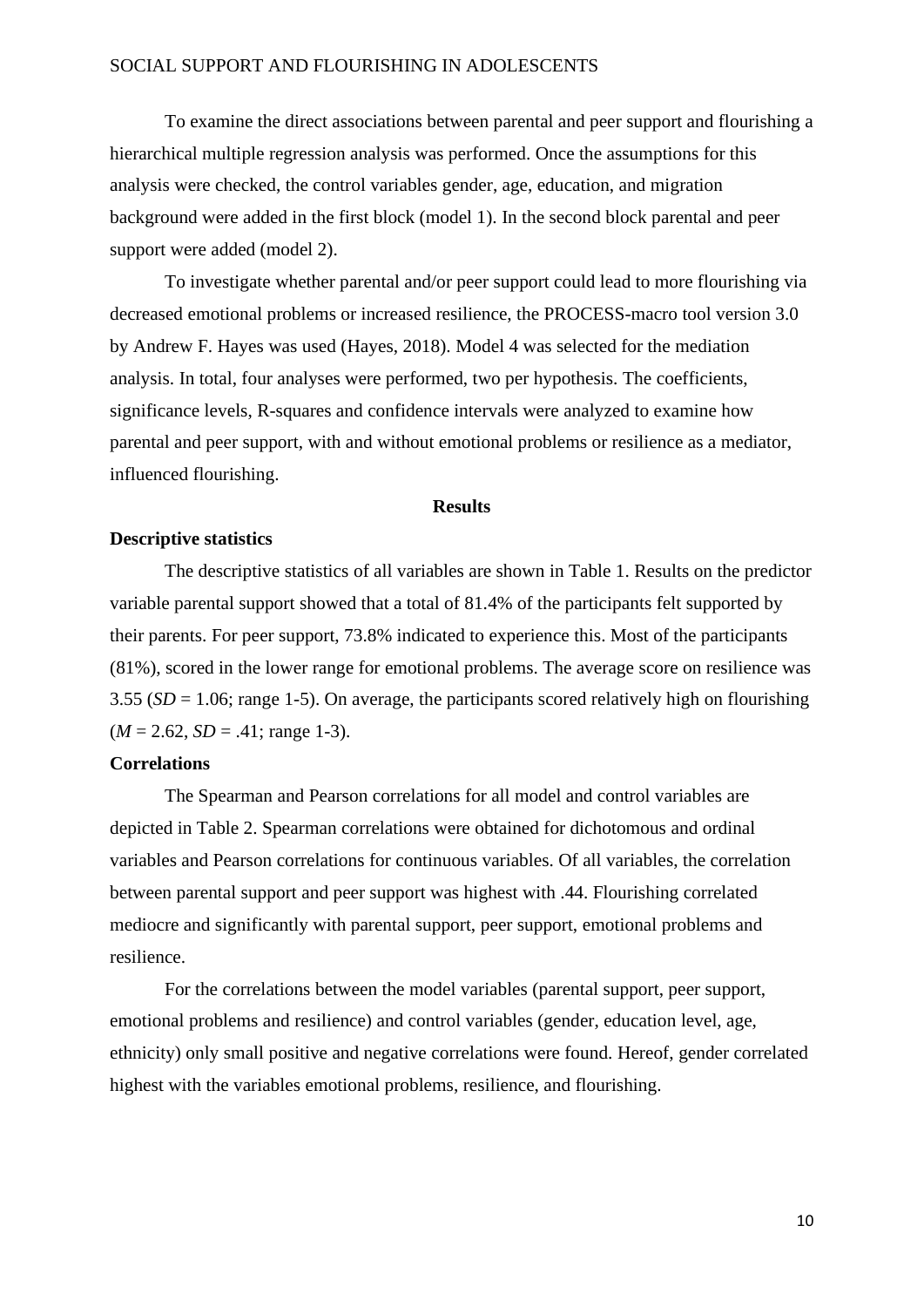# **Table 1**

# *Descriptive statistics*

|                              | $\mathbf N$ | Min              | Max            | M     | <b>SD</b> | %total | $%$ missing $(N)$ |
|------------------------------|-------------|------------------|----------------|-------|-----------|--------|-------------------|
| Parental support             | 5530        | $\mathbf{1}$     | 3              |       |           |        | 0(2)              |
| Not true                     | 178         |                  |                |       |           | 3.2    |                   |
| A little                     | 853         |                  |                |       |           | 15.4   |                   |
| True                         | 4499        |                  |                |       |           | 81.4   |                   |
| Peer support                 | 5530        | $\mathbf 1$      | 3              |       |           |        | 0.1(2)            |
| Not true                     | 211         |                  |                |       |           | 3.8    |                   |
| A little                     | 1236        |                  |                |       |           | 22.3   |                   |
| True                         | 4083        |                  |                |       |           | 73.8   |                   |
| <b>Emotional problems</b>    | 5532        | $\boldsymbol{0}$ | $\overline{2}$ |       |           |        | 0(1)              |
| Normal                       | 4478        |                  |                |       |           | 81.0   |                   |
| Borderline                   | 357         |                  |                |       |           | 6.4    |                   |
| Abnormal                     | 696         |                  |                |       |           | 12.6   |                   |
| Resilience                   | 5532        | $\mathbf{1}$     | 5              | 3.55  | 1.06      |        | 0.1(5)            |
| Flourishing                  | 5512        | $\mathbf{1}$     | 3              | 2.62  | .41       |        |                   |
| <b>Demographic variables</b> |             |                  |                |       |           |        |                   |
| Gender                       | 5528        |                  |                |       |           |        | 0.1(4)            |
| Male                         | 2824        |                  |                |       |           | 51.1   |                   |
| Female                       | 2704        |                  |                |       |           | 48.9   |                   |
| <b>Education</b> level       | 5532        |                  |                |       |           |        | 0(0)              |
| VMBO-b/t                     | 1055        |                  |                |       |           | 19.1   |                   |
| VMBO-t/HAVO                  | 1544        |                  |                |       |           | 27.9   |                   |
| HAVO/VWO                     | 1421        |                  |                |       |           | 25.7   |                   |
| <b>VWO</b>                   | 1511        |                  |                |       |           | 27.3   |                   |
| Age                          | 5532        | 10               | 16             | 13.90 | 1.38      |        | 0(0)              |
| Ethnicity                    | 5517        | $\mathbf 1$      | 3              |       |           |        | 0.3(15)           |
| Dutch                        | 4091        |                  |                |       |           | 74.1   |                   |
| Western                      | 412         |                  |                |       |           | 7.5    |                   |
| Non-western                  | 1015        |                  |                |       |           | 18.4   |                   |

 $$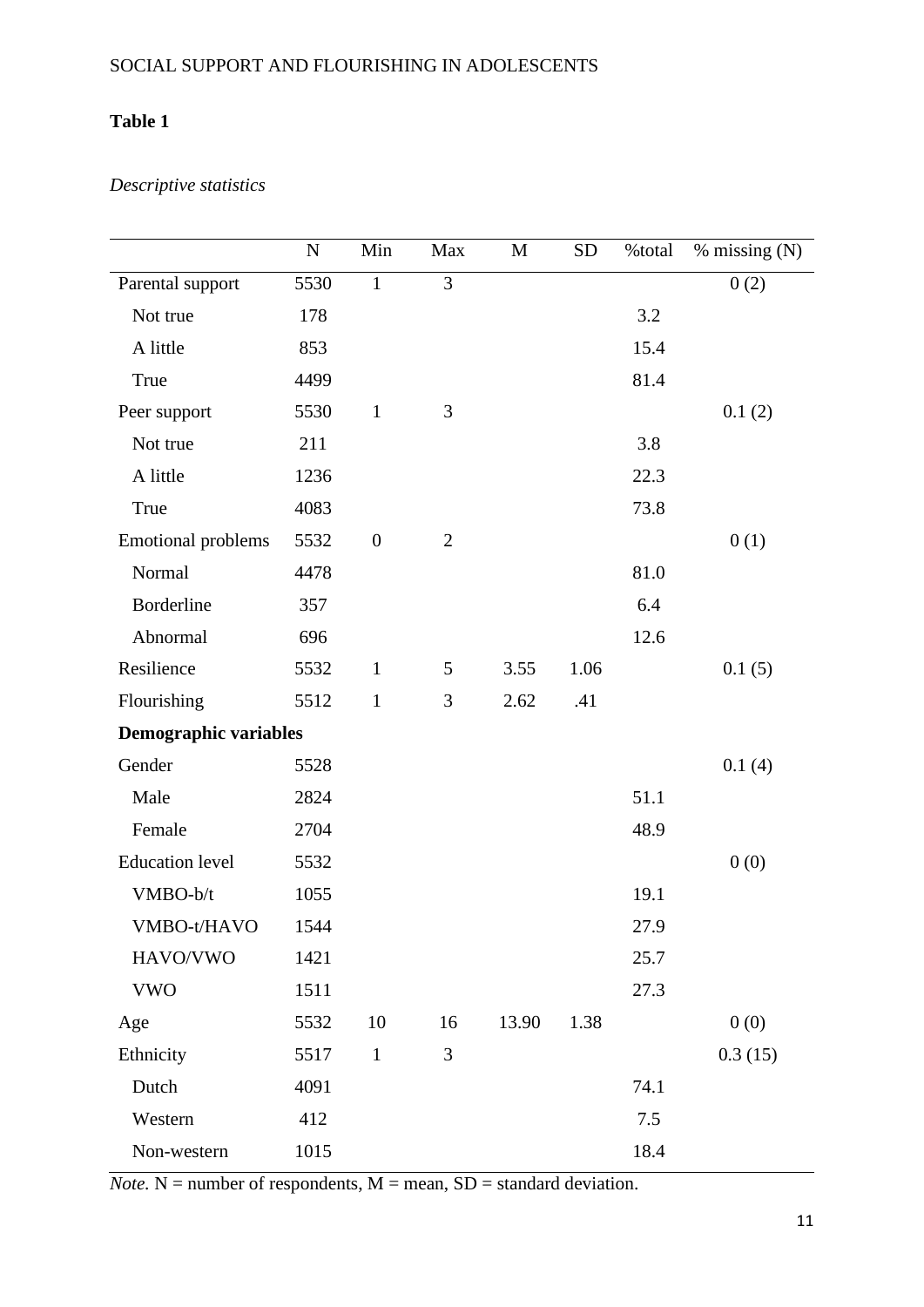# **Table 2**

| Variables                    | $\mathbf{1}$ | $\overline{2}$ | 3                         | $\overline{4}$ | 5            | 6                | $\tau$   | 8       | 9    |
|------------------------------|--------------|----------------|---------------------------|----------------|--------------|------------------|----------|---------|------|
| 1. Parental<br>support       | 1.00         |                |                           |                |              |                  |          |         |      |
| 2. Peer support $.44**$ 1.00 |              |                |                           |                |              |                  |          |         |      |
| 3. Emotional<br>problems     |              | $-18** -15**$  | 1.00                      |                |              |                  |          |         |      |
| 4. Resilience                | $.22**$      | $.22**$        | $-.33**$                  | 1.00           |              |                  |          |         |      |
| 5. Flourishing               | $.38**$      | $.34**$        | $-40**$ .41**             |                | 1.00         |                  |          |         |      |
| 6. Gender                    | .01          | $.07**$        | $.27**$ $-.23**$ $-.12**$ |                |              | 1.00             |          |         |      |
| 7. Education<br>level        | $.06**$      | $.07**$        | .03                       | $.07**$        | $.05**$      | $.05***$         | 1.00     |         |      |
| 8. Age                       | $-.06**-.00$ |                | $.07*$                    | $-.03$         | $-.06**-.01$ |                  | $.03*$   | 1.00    |      |
| 9. Ethnicity                 | $-.08**-.02$ |                | $-.04**$                  | .02            |              | $-.06***$ $-.02$ | $-.11**$ | $-.03*$ | 1.00 |

*Pearson and Spearman correlations between all variables* 

*Note.* Spearman correlations were used for ordinal and dichotomous variables. Pearson correlations were used for continuous variables. \*p<.05, \*\*p<.01, \*\*\*p<.001 (2-tailed).

### **Hierarchical Multiple Regression analysis**

A hierarchical multiple regression analysis was carried out to test the direct associations within the hypothesized mediation model. Before the analysis was performed, the assumptions were checked. Linearity of the relationships between peer and parental support and flourishing was tested by visually inspecting scatterplots (Jeong & Yung, 2016). Absence of multicollinearity between the independent variables parental and peer support was tested with a Pearson correlation matrix and Variance Inflation Factor (VIF) values. The P-P plot was examined to determine if the residuals of flourishing were normally distributed. The last assumption, homoscedasticity, was checked by looking at the plot of standardized residuals versus predicted values. The assumptions of no multicollinearity, independence of the continuous dependent variable, ordinal independent variables, and the independent variables with each at least 10 observations were met. However, the assumptions of normality, linearity and homoscedasticity were violated. Therefore, the results of the regressions should be interpreted with caution.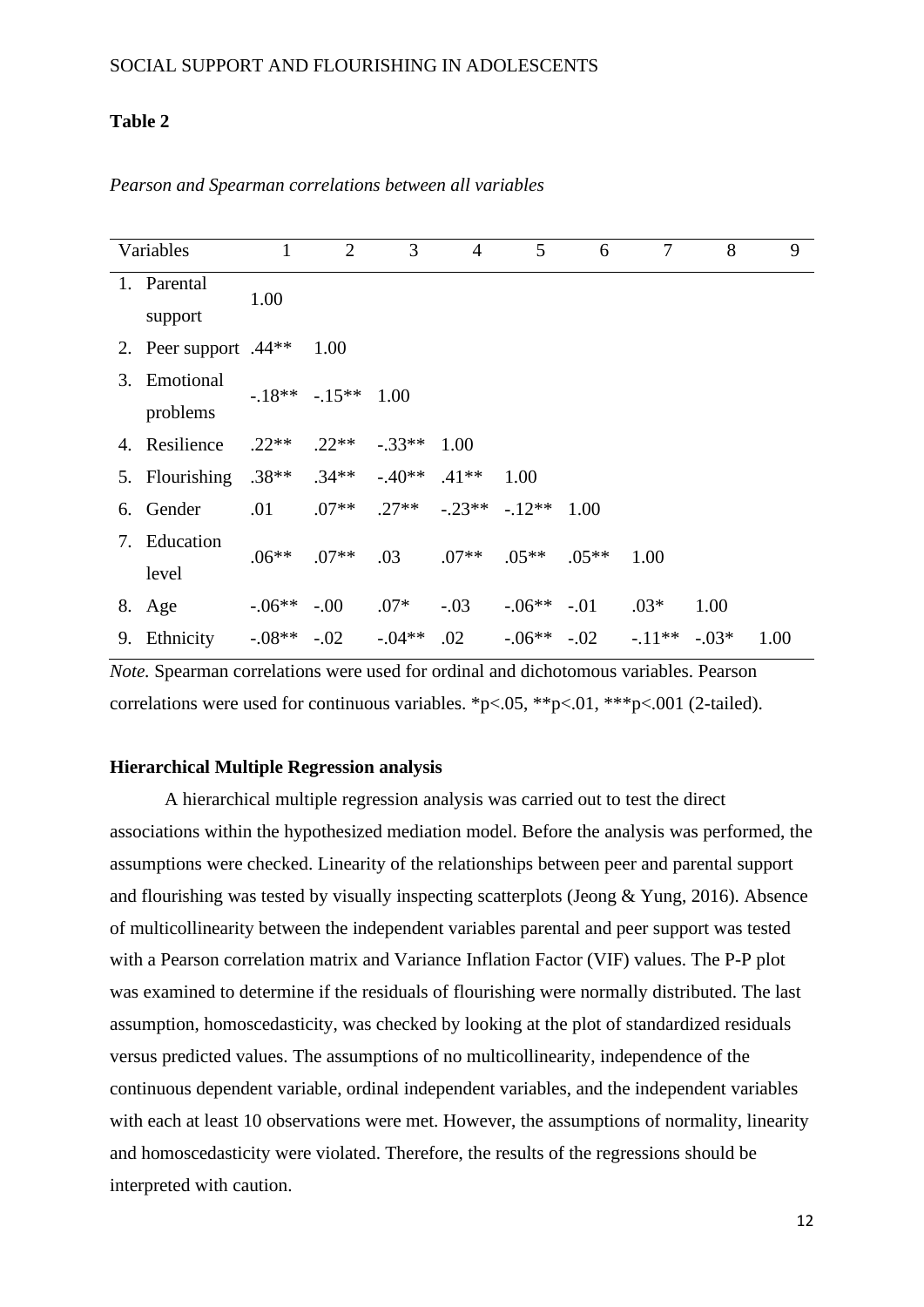# **Direct relations between independent and dependent variables**

Parental and peer support were found to be significant predictors of flourishing, whilst controlling for gender, education level, age, and ethnicity. See Table 3. The R square of this model was 0.28.

## **Table 3**

*Hierarchical Multiple Regression Analysis for the direct relations between independent and dependent variables (N = 5489).*

|                         |         | Unstandardized coefficients | Standardized coefficients |  |  |
|-------------------------|---------|-----------------------------|---------------------------|--|--|
|                         | B       | SE B                        | $\beta$                   |  |  |
|                         |         |                             |                           |  |  |
| Constant                | 3.08    | 0.05                        |                           |  |  |
| Gender                  | $-0.10$ | 0.01                        | $-13***$                  |  |  |
| <b>Education</b> level  | 0.01    | 0.00                        | .02                       |  |  |
| Age                     | $-0.01$ | 0.00                        | $-.04***$                 |  |  |
| Ethnicity               | $-0.01$ | 0.01                        | $-.03*$                   |  |  |
| Parental support (true) |         |                             |                           |  |  |
| Not true                | $-0.68$ | 0.03                        | $-29***$                  |  |  |
| Somewhat true           | $-0.27$ | 0.01                        | $-.23***$                 |  |  |
| Peer support (true)     |         |                             |                           |  |  |
| Not true                | $-0.33$ | 0.03                        | $-15***$                  |  |  |
| Somewhat true           | $-0.19$ | 0.01                        | $-19***$                  |  |  |

*Note*. \*p<.05, \*\*p<.01, \*\*\*p<.001.

### **Mediation**

Within PROCESS four analyses were run to investigate whether parental and/or peer support could lead to an increase in flourishing via a decrease in emotional problems or an increase in resilience. The predictor variables parental support and peer support were categorized as multicategorical, which meant that PROCESS automatically created dummy variables for these categorical variables. The coefficients of the second dummy variables are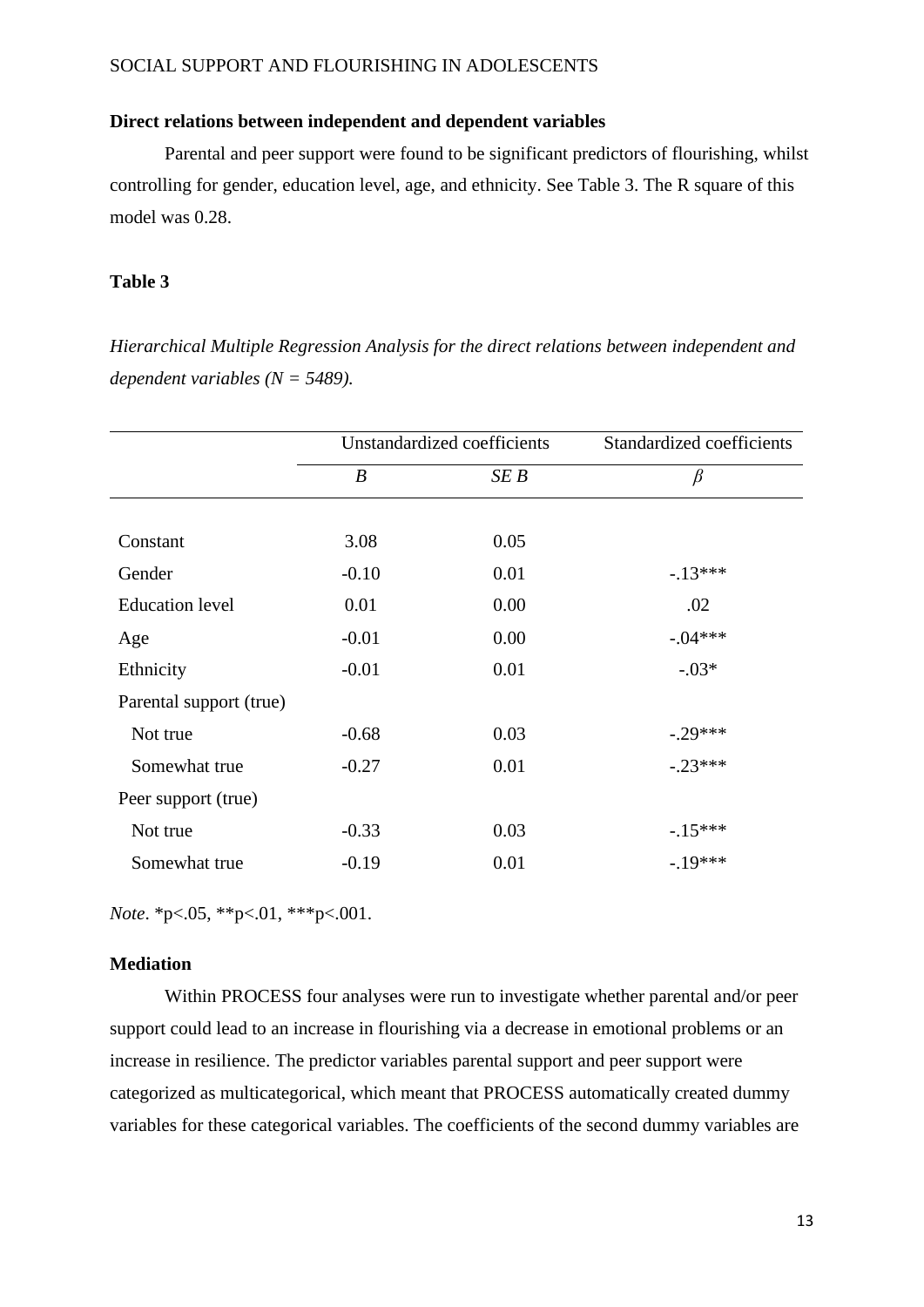depicted in the Figure 2 - 5, as these dummy variables were based on the answer 'true' for experienced parental or peer support.

First, a positive total effect was found between parental support and flourishing  $(b=0.91, t(5477)=32.42, p<0.001$ ). In other words, whether an adolescent felt supported by their parent(s) had a significant effect on flourishing. The association between peer support and flourishing was positive as well, *b*=.74, *t*(5475)=27.75, p<.001. This meant that experienced peer support, significantly impacted an adolescent's flourishing.

As said, both hypotheses were tested with four analyses, two analyses per hypothesis. Therefore, the hypotheses are each split up into two parts, a and b, as this will contribute to the readability of this study. The letter 'a' depicts the associations with parental support as independent variable and 'b' depicts the associations with peer support as independent variable.

Analyzing the indirect effects for hypothesis 1a, results revealed that emotional problems significantly mediated the association between parental support and flourishing (*b*=- .0672, SE=.0131, 95% CI [.0420, .0939]), see Figure 2. Parental support negatively affected emotional problems  $(b=-.30, t(5477))=-6.03, p<.001)$  and emotional problems, in turn, negatively affected flourishing (*b*=-.23, *t*(5476)=-32.17, p<.001). However, the results also showed that even after accounting for the mediating role of emotional problems, parental support still had a significantly positive impact on flourishing  $(b=.84, t(5476)=32.62, p<.001)$ . Therefore, there was partial mediation.

Results showed that emotional problems significantly mediated the association between peer support and flourishing (*b*=.0747, *SE*=.0125, 95% CI [.0511,.0999]), see Figure 3. Therefore, hypothesis 1b was confirmed. Peer support negatively affected emotional problems (*b*=-.32, *t*(5477)=-7.13, p<.001). Emotional problems negatively impacted flourishing  $(b=-.23, t(5476)=31.86, p<.001)$ . Despite the admission of the mediator in the analysis, the association between peer support and flourishing remained significant, which pointed to partial mediation (*b*=.66, *t*(5476)=27.01, p<.001).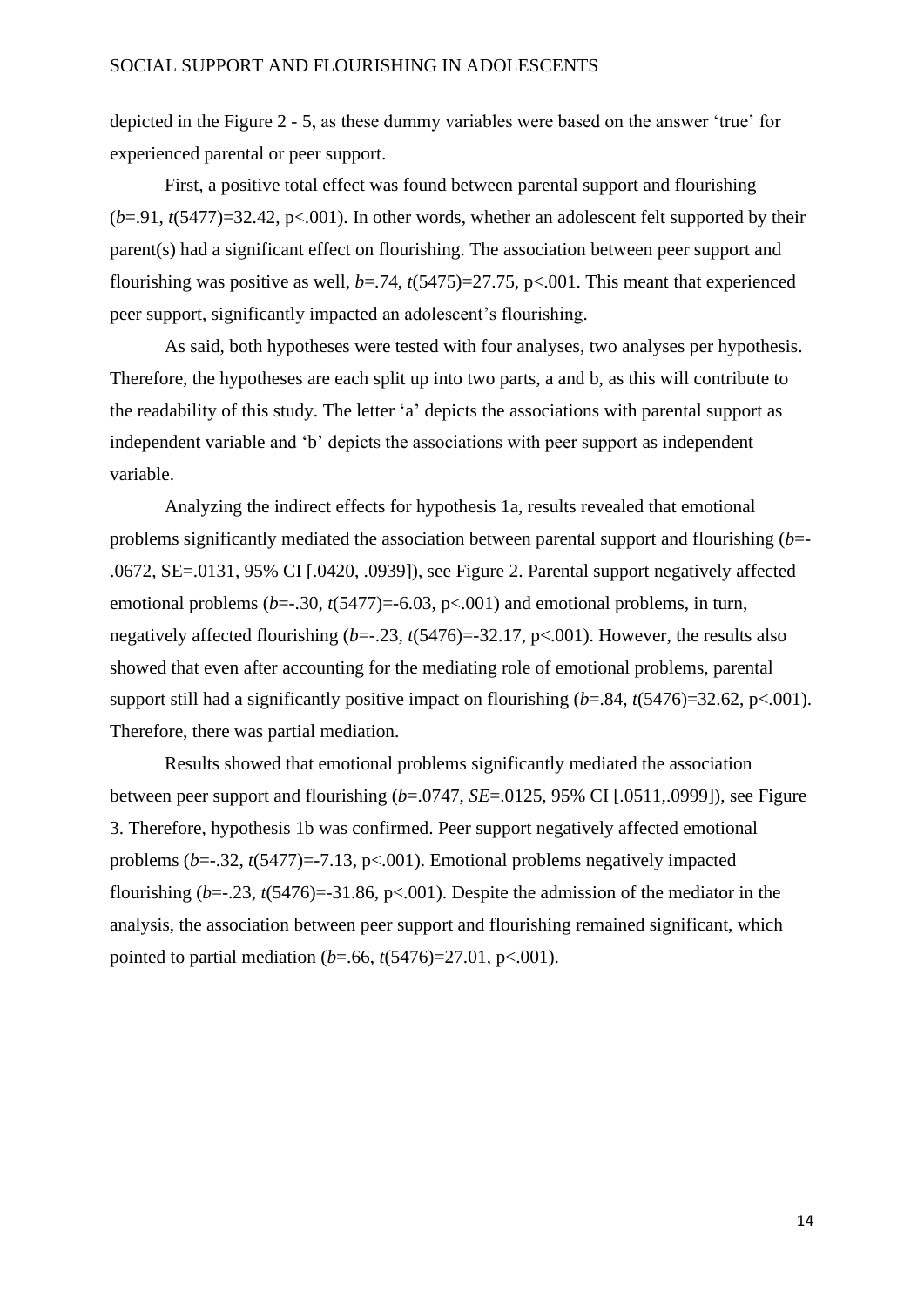# **Figure 2**

*Standardized Regression Coefficients for the association between parental support and flourishing, mediated by emotional problems (hypothesis 1a)*



# **Figure 3**

*Standardized Regression Coefficients for the association between peer support and flourishing, mediated by emotional problems (hypothesis 1b)*

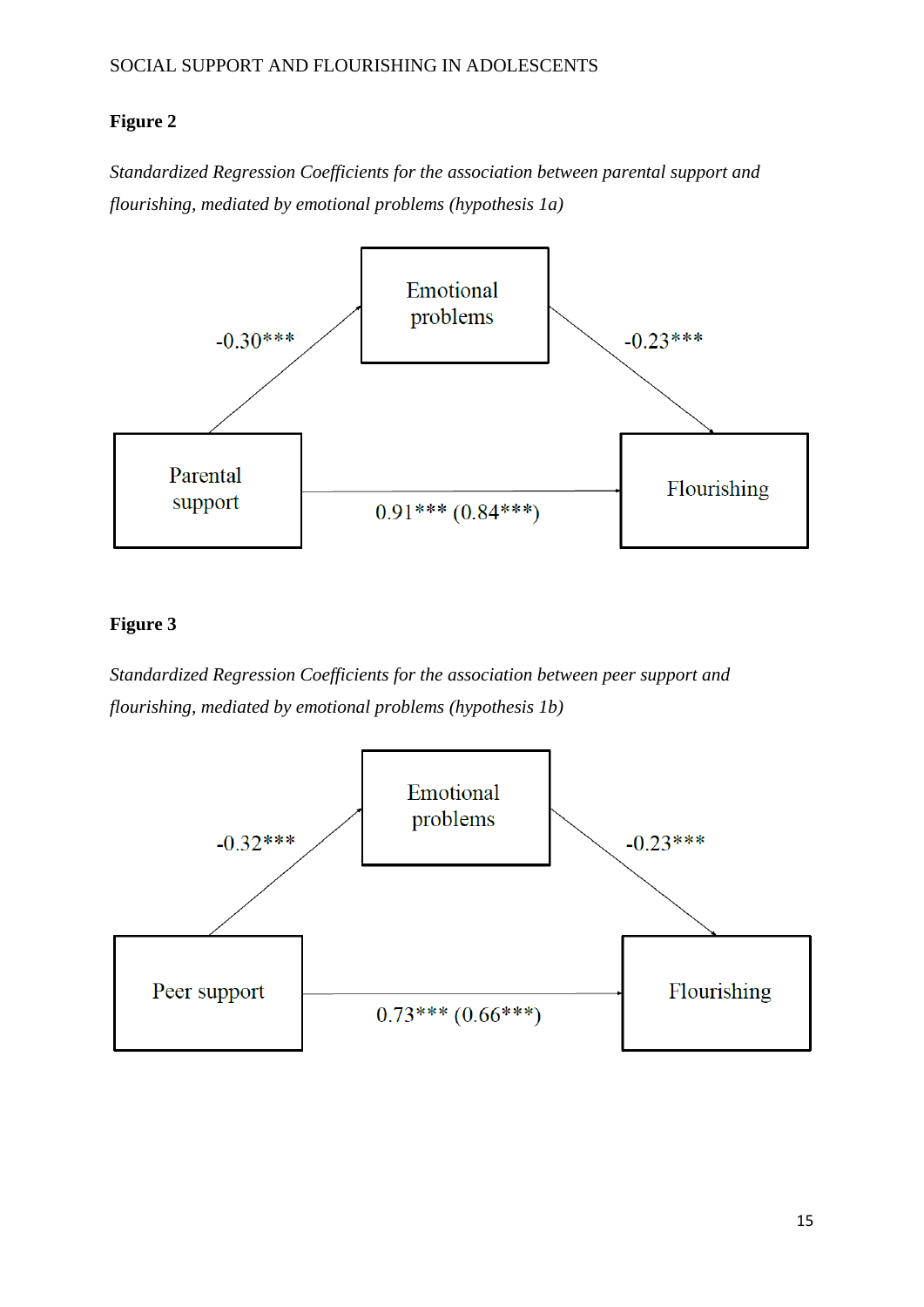Analyzing the indirect effects for hypothesis 2a, results confirmed that resilience mediated the association between parental support and flourishing (*b*=.1866, *SE*=.0177, 95% CI [.1528,.2222]). Parental support positively affected resilience (*b*=1.36, *t*(5475)=17.49, p<.001) and resilience positively affected flourishing (*b*=.14, *t*(5474)=30.52, p<.001). Even after controlling for the mediating role of resilience, the association between parental support and flourishing remained significant which means that this relationship was partially mediated by resilience (*b*= .72, *t*(5474)=27.10, p<.001), see Figure 4.

The results of the last mediation analysis supported hypothesis 2b; resilience mediated the association between peer support and flourishing (*b*=.1690, *SE*=.0163, 95% CI [.1383,.2013]). The results are depicted in Figure 5. Peer support positively affected resilience  $(b=1.17, t(5475), p<0.01)$ . Then, resilience had a small but positive impact on flourishing  $(b=14, t(5474)=31.32, p<0.001$ . The association between peer support and flourishing continued to be positive, while controlling for the mediating effect of resilience (*b*= .57, *t*(5474)=22.65, p<.001). Resilience partially mediated the association between peer support and flourishing.

# **Figure 4**



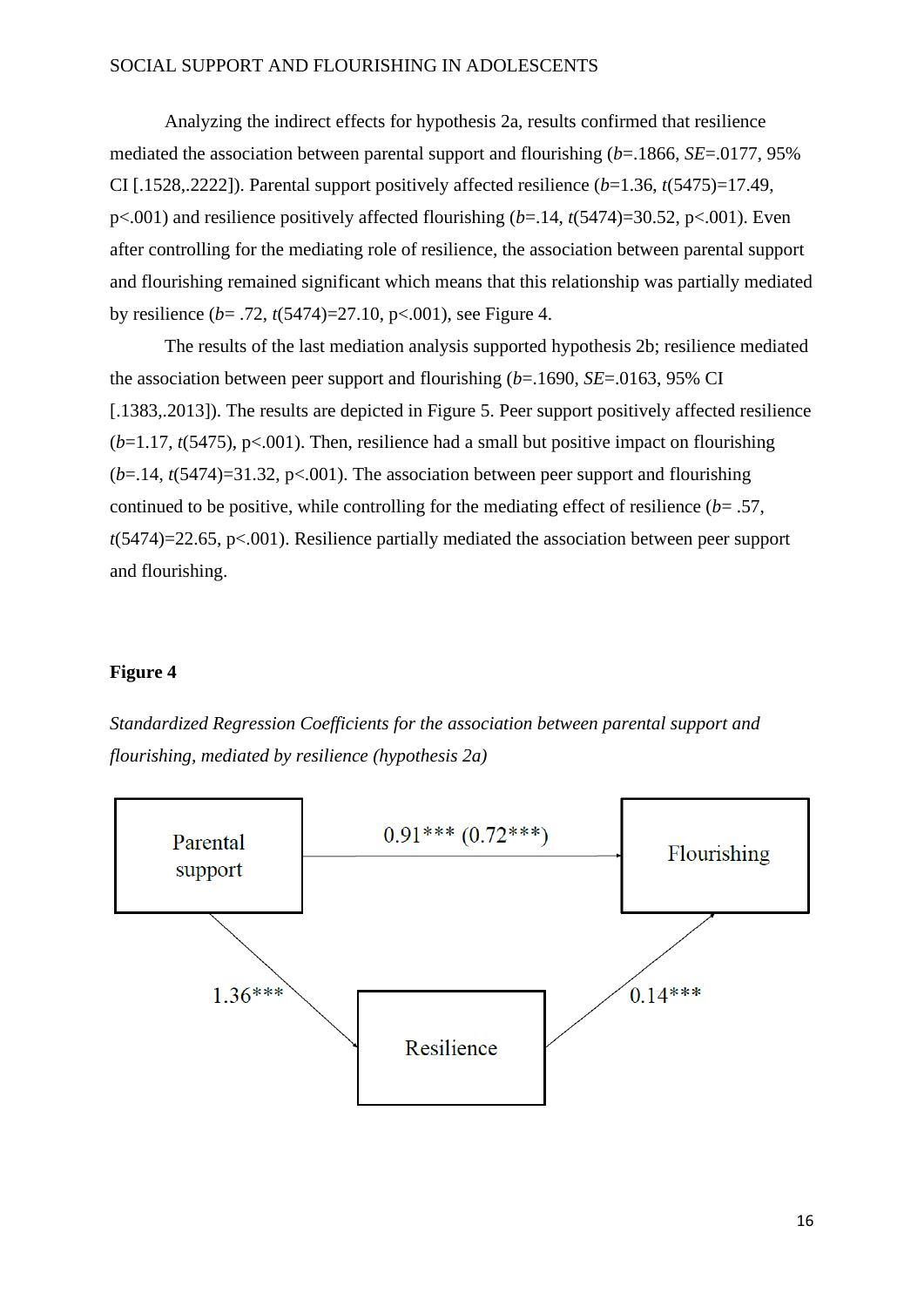# **Figure 5**

*Standardized Regression Coefficients for the association between peer support and flourishing, mediated by resilience (hypothesis 2b)*



### **Discussion**

The aim of this study was to examine the associations between parental and peer support on the one hand and flourishing on the other hand. In addition, the roles of emotional problems and resilience as possible underlying mechanisms for these associations were assessed.

The findings of this study regarding significantly positive associations between parental or peer support and flourishing are consistent with Li et al. (2020) who found that individuals with higher levels of perceived social support tend to engage in more prosocial behavior towards others and form healthy relationships, enhancing flourishing. Additionally, perceived parental and peer support are both strong predictors for adolescents' mental health and life satisfaction (Kekkonen et al., 2020; Kim et al., 2020; Stewart & Suldo, 2011).

As hypothesized, both emotional problems and resilience were significant mediators for the association between both types of support and flourishing, be it partially. For emotional problems, the association was significantly negative. This is in line with Khaleque (2012) who stated that parental warmth is associated with positive self-esteem, emotional responsiveness, and emotional stability; factors that promote flourishing. For resilience, the association was significantly positive, comparable with the results of Graber et al. (2016) and Krueger and Upchurch (2020) who highlighted the importance of social support for adapting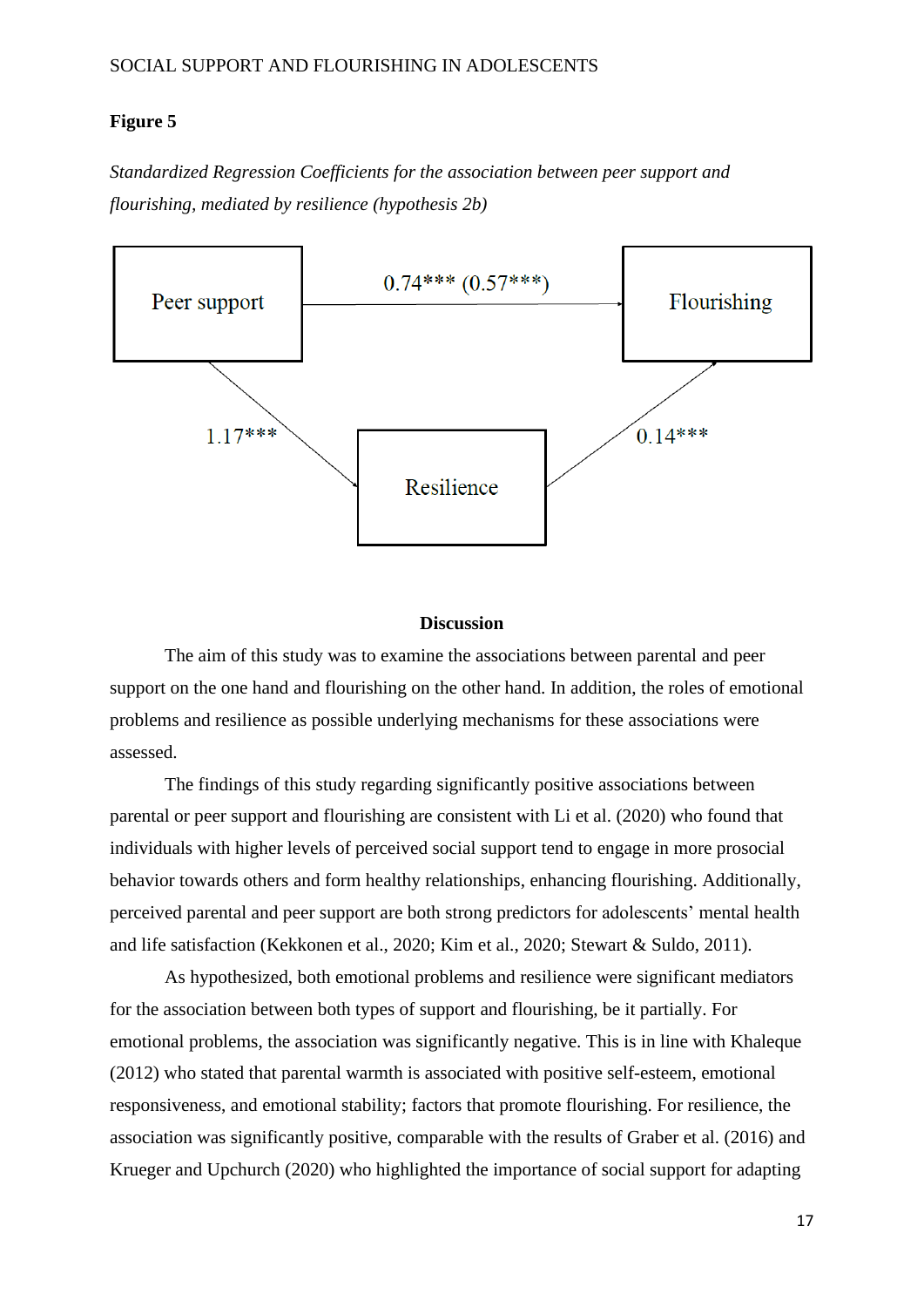to and thriving in the face of stress. Results showed that both parental and peer support increased resilience, yet the association from resilience to flourishing was low. A reason might be that flourishing is a comprehensive term that already includes aspects of resilience, such as self-control, confidence, and psychological adjustment (Huppert, 2009). If so, the low association is understandable. However, the correlation between resilience and flourishing was 0.41, which is weak to moderate and therefore rules out this explanation. Although, it is possible that this weak correlation is due to the fact that the construct resilience was only measured with one item as compared to the twelve items for the construct flourishing.

This study's findings extended previous studies by revealing that parental and peer support were associated with flourishing by way of emotional problems and resilience. Since the association between parental and peer support and flourishing continued to be significantly positive after the addition of the mediators, there was evidence for partial mediation. In other words, parental and peer support remained directly associated with flourishing. Apparently, guidance and emotional, practical, and social support of parents and peers, account for significant change in flourishing without the interference of other prominent factors (Kim, 2020).

A study of Lee et al. (2016) found a notable exception for the indirect relationship between parental support and flourishing via emotional problems. They stated that adolescents with a strong support system at home are more vulnerable to feeling lonely when separated from family. This implies that in some cases, more parental support may increase the occurrence of specific emotional problems, possibly explaining the moderate association between parental support and emotional problems. Besides the effect of parental support, the likelihood to experience emotional problems is dependent on inherited personality traits (Huppert, 2009). That is to say, more or fewer emotional problems are not always a direct result of a change in social support but merely a difference in personality traits (Diener & Lucas, 2000). For example, individuals with the trait neuroticism are more likely to experience negative emotions, while individuals high in extraversion tend to experience more positive well-being (Denollet, 2013). This remark should be considered while interpreting the results as these were based on 'the average adolescent', therefore not directly applicable to all adolescents.

There were several strengths to this study. The first one being the large sample size. In total, 110 randomly assigned secondary schools participated in the study. This benefitted the representativeness of the sample and thereby the validity of this study. Secondly, the Happiness under pressure study was a participative youth study, indicating that adolescents

18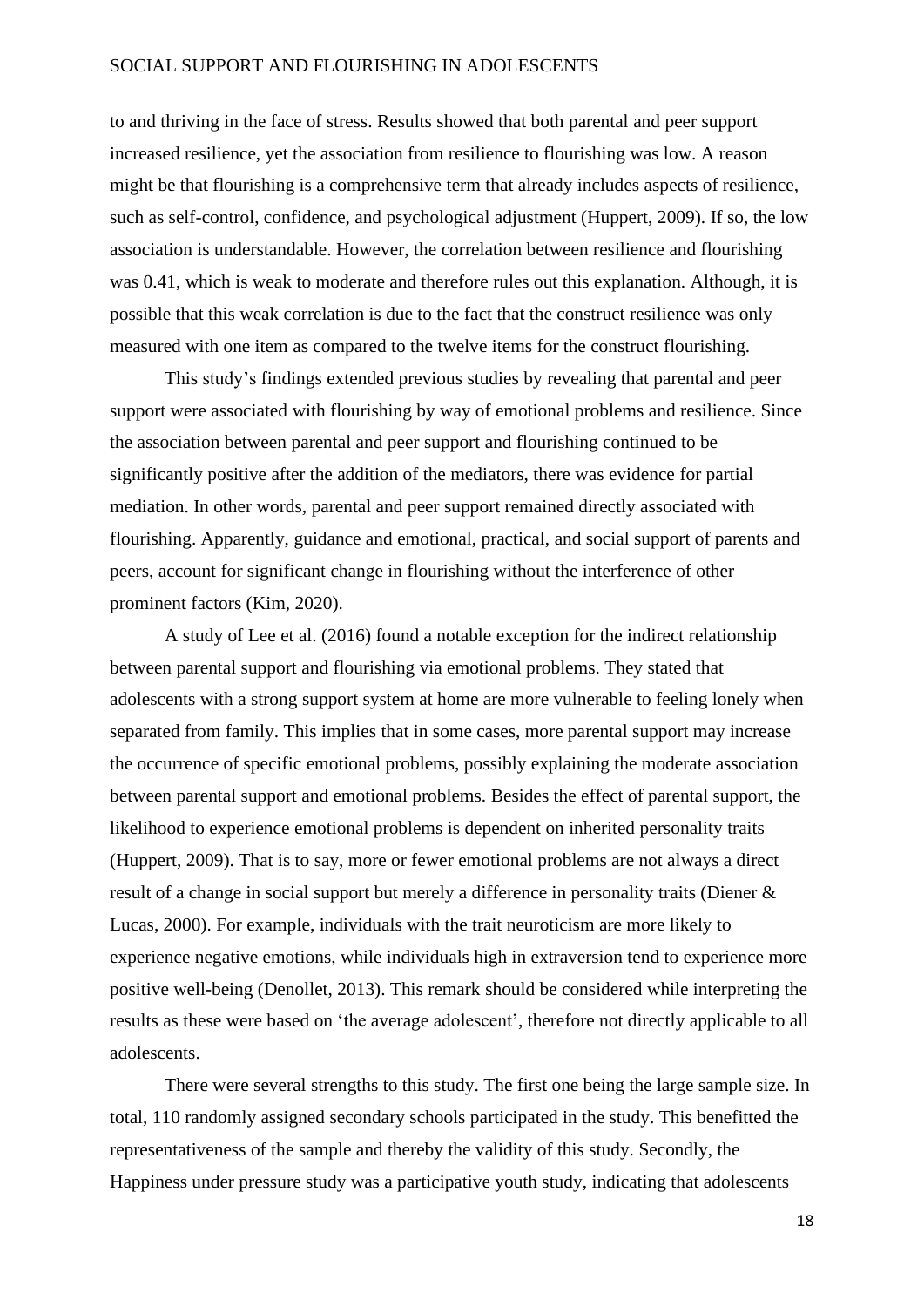were involved in the process of designing the study and the selection of the study instruments, for instance the questionnaires. This can be considered as both strength and limitation. As strength, since all important topics for youth are included, making the study more relevant to the target group (Kelly et al., 2020). And conversely as limitation, because some validated scales were only partly incorporated in the questionnaire. This may have had consequences for the reliability or validity of the questions. For example, resilience was assessed by only two items of the Brief Resilience Scale (Smith et al., 2008), of which only one was incorporated in the analyses for this study. This may have decreased the reliability and validity of the construct of resilience. Furthermore, as the data collection was based on selfreports, participants may have provided socially desirable answers, resulting in over- or underreports (Kleinjan et al., 2020). Another limitation of this study is the cross-sectional design, which prohibits the interpretation of the association directions.

A recommendation for further research would be to perform longitudinal studies to determine the direction of the associations and elaborate on the underlying mechanisms in the association between parental or peer support and flourishing. Some researchers already shared their thoughts on the possibility of a reciprocal association between social support and flourishing. For example, Huppert (2009) stated that flourishing increases feelings of connectedness and perceived social support through improved social engagement with others. This emphasizes the importance of both factors for maintenance of psychological and social well-being (Diener & Seligman, 2004; Huppert, 2009). Another improvement might be the use of Ecological Momentary Assessments (EMA), which involves repeated sampling of adolescents' behaviors and experiences to track if and how adolescents' changes in flourishing are dependent on changes in social support (Shiffman et al., 2008). The final recommendation for further research relates to one of the most important social contexts in which adolescents learn how to interact with peers, teachers, and adults: the school (Crosnoe, 2011). The relationships at school have become increasingly important for adolescents' cognitive, psychological, and social development (Davison & Jago, 2009; Giordano, 2003). Unfortunately, teachers were not involved in this study, while research indicates their importance for adolescents' understanding of the world and the development of cognitive and academic capabilities, which are needed for dealing with problems or achieving goals (Sulistiowati, 2020). Therefore, the addition of support of teachers as a third predictor in this studies' conceptual model is recommended. Besides this, future studies can be improved by not only relying on participants' self-report, but on assessments of how peers, parents, and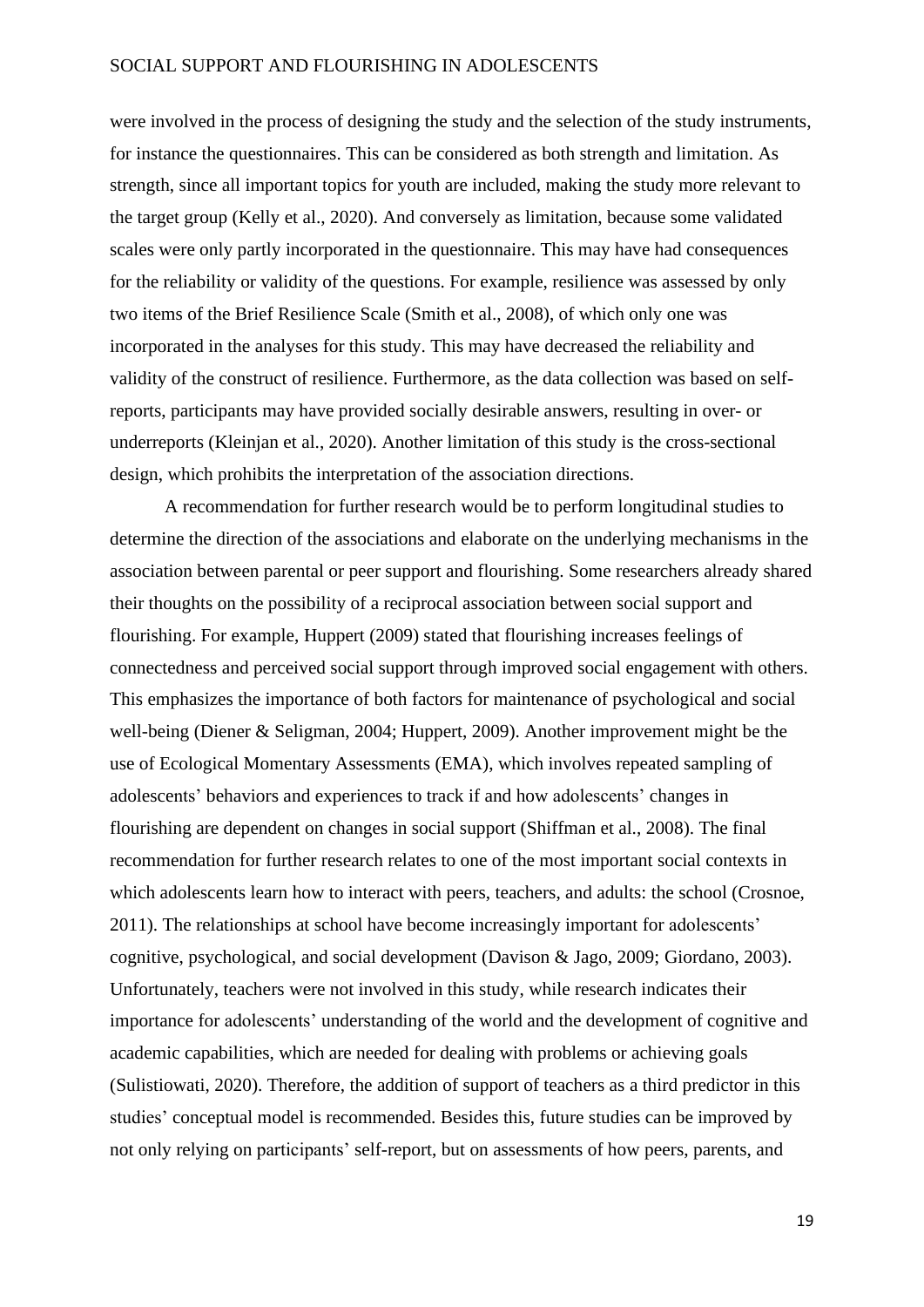teachers view, experience, and provide support to enhance the understanding of the roles of different types and forms of social support in adolescents' well-being.

Based on the findings of this study, it is beneficial to invest in interventions focusing on improving intercommunication and resilience in order to enhance adolescent's flourishing. For instance, the acknowledged Dutch intervention 'Levensvaardigheden' [in English: life skills] aims to teach adolescents five social, emotional, and moral skills (self-awareness, selfmanagement, social conscience, responsible decision making, and social skills) (Gravesteijn & Diekstra, 2017). These skills enable adolescents to effectively cope with challenges in daily life, to be resilient in the face of stress and to apply and maintain a positive mindset (Gravesteijn & Diekstra, 2017). Teachers implement the program in class and challenge adolescents to collaboratively participate in the discussions and role-plays. For instance, situations of conflict with parents are imitated to demonstrate adolescents which problem solving skills are necessary to overcome such situations. In short, prosocial and coping behaviors are promoted and problem behaviors reduced.

# **Conclusion**

This study demonstrated that emotional problems and resilience, partially and significantly, mediated the associations between parental and peer support and flourishing. Parental and peer support contributed significantly to adolescents' abilities to flourish, despite the addition of the mediators. Moreover, strong associations were found between parental and peer support and resilience. The results underscore the importance of peer support for resilience and flourishing in the school context. Therefore, the strong associations indicate the urge for implementation of interventions aimed at increasing resilience by improving interpersonal relationships at school.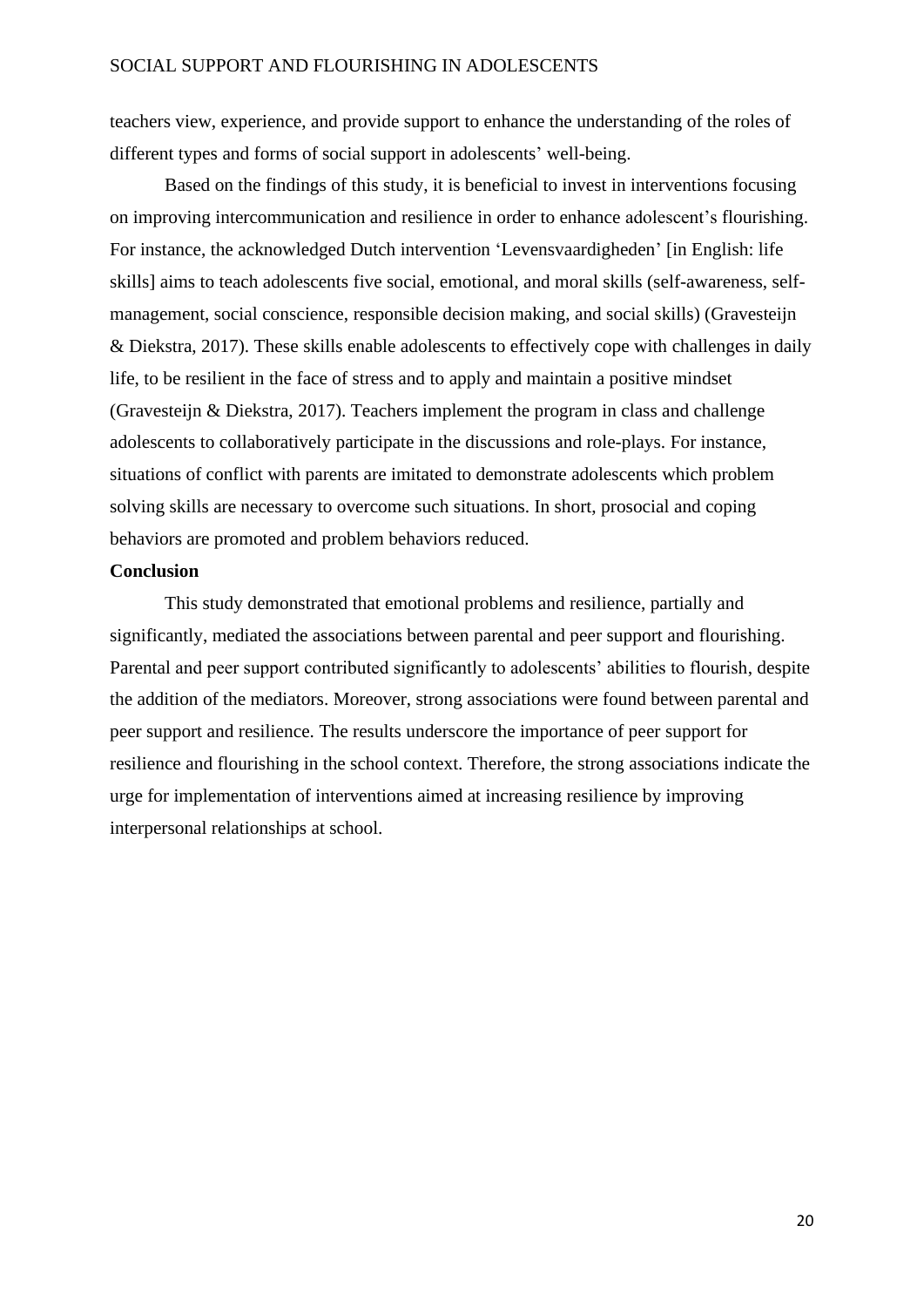### **References**

- Barry, M. M. (2009). Addressing the determinants of positive mental health: concepts, evidence, and practice. *International Journal of Mental Health Promotion*, *11*(3), 4- 17.<https://doi.org/10.1080/14623730.2009.9721788>
- Baumeister, R. F., & Leary, M. R. (1995). The need to belong: Desire for interpersonal attachments as a fundamental human motivation. *Psychological Bulletin, 117*, 497– 529. <https://doi.org/10.1037/0033-2909.117.3.497>
- Brownlee, K., Rawana, J., Franks, J., Harper, J., Bajwa, J., O'Brien, E., & Clarkson, A. (2013). A systematic review of strengths and resilience outcome literature relevant to children and adolescents. *Child and Adolescent Social Work Journal*, *30*(5), 435-459. <https://doi.org/10.1007/s10560-013-0301-9>
- Cohen, S. (2004). Social relationships and health*. American Psychologist, 59*, 676–684. <http://dx.doi.org/10.1037/0003-066X.59.8.676>
- Crosnoe, R. (2011). Fitting in, standing out: Navigating the social challenges of high school to get an education. New York, NY: Cambridge University Press.
- Davison, K. K., & Jago, R. (2009). Change in parent and peer support across ages 9 to 15 yr and adolescent girls' physical activity. *Medicine and Science in Sports and Exercise*, *41*(9), 1816.<https://doi.org/10.1249/MSS.0b013e3181a278e2>
- Deci, E. L., & Ryan, R. M. (2012). *Motivation, personality, and development within embedded social contexts: An overview of self-determination theory.* In R. M. Ryan (Ed.), *Oxford library of psychology. The Oxford handbook of human motivation* (p. 85–107). Oxford University Press.
- Denollet, J. (2013). Negative affectivity. In M. D. Gellman, & J. R. Turner (Eds). *Encyclopedia of behavioral medicine* (pp. 1304-1305). New York: Springer.
- Diener, E., & Lucas, R. E. (2000). Explaining differences in societal levels of happiness: Relative standards, need fulfillment, culture, and evaluation theory. *Journal of Happiness Studies*, *1*(1), 41-78. <https://doi.org/10.1023/A:1010076127199>
- Diener, E., & Seligman, M. E. (2004). Beyond money: Toward an economy of well-being. *Psychological Science in the Public Interest, 5*(1), 1–32. [https://doi](https://doi-org.proxy.library.uu.nl/10.1111%2Fj.0963-7214.2004.00501001.x)[org.proxy.library.uu.nl/10.1111/j.0963-7214.2004.00501001.x](https://doi-org.proxy.library.uu.nl/10.1111%2Fj.0963-7214.2004.00501001.x)
- Eaude, T. (2009). Happiness, emotional well‐being and mental health–what has children's spirituality to offer? *International Journal of Children's Spirituality*, *14*(3), 185-196. <https://doi-org.proxy.library.uu.nl/10.1080/13644360903086455>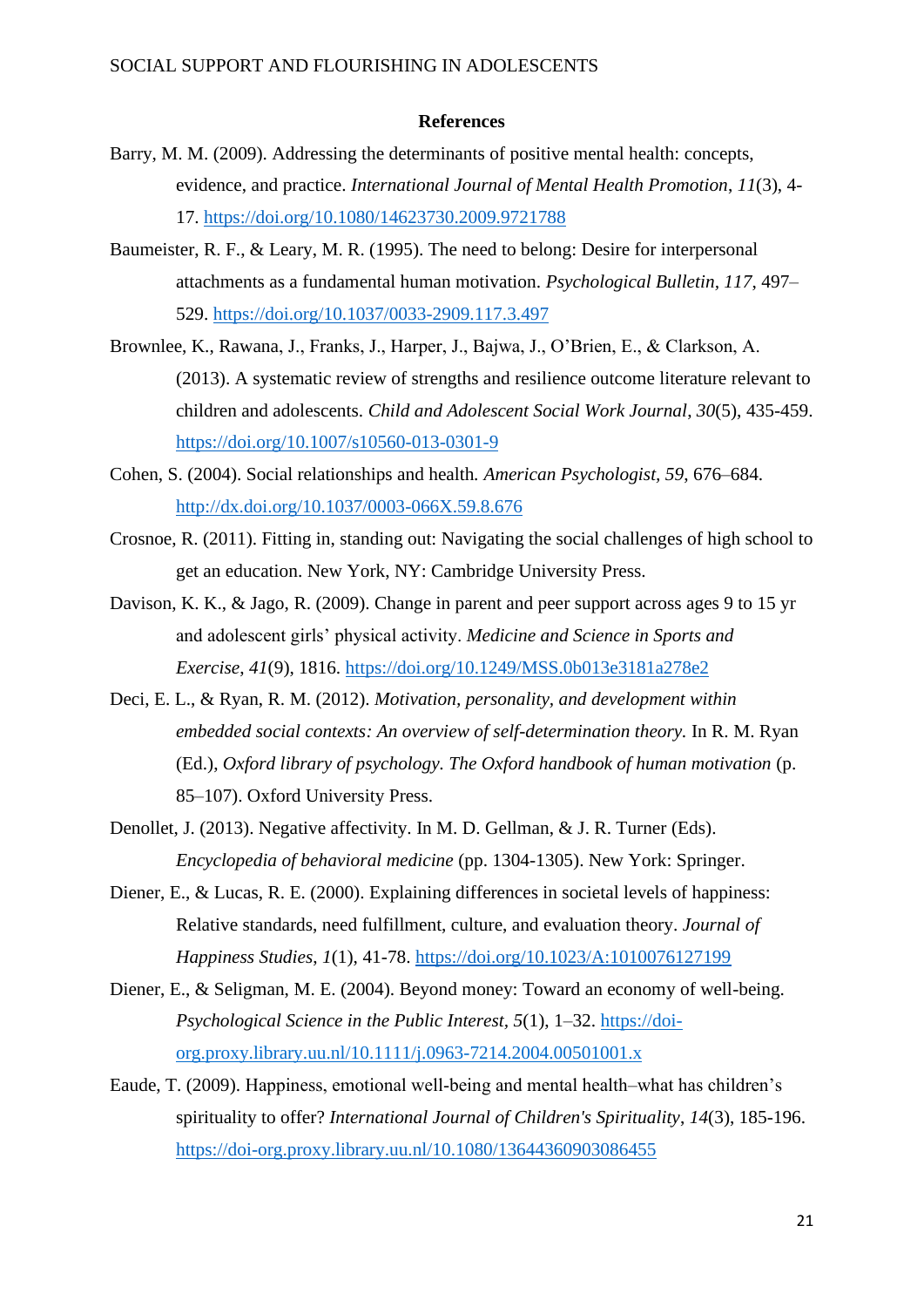- Flores, E., Cicchetti, D., & Rogosch, F. A. (2005). Predictors of resilience in maltreated and nonmaltreated Latino children. *Developmental psychology*, *41*(2), 338. [https://doi](https://psycnet-apa-org.proxy.library.uu.nl/doi/10.1037/0012-1649.41.2.338)[org.proxy.library.uu.nl/10.1037/0012-1649.41.2.338](https://psycnet-apa-org.proxy.library.uu.nl/doi/10.1037/0012-1649.41.2.338)
- Frech, A. (2012). Healthy behavior trajectories between adolescence and young adulthood. *Advances in Life Course Research, 17,* 59–68. <http://dx.doi.org/10.1016/j.alcr.2012.01.003>
- Giordano, P. C. (2003). Relationships in adolescence*. Annual Review of Sociology, 29,* 257– 281.<http://dx.doi.org/10.1146/annurev.soc.29.010202.100047>
- Goodman, R., Meltzer, H., & Bailey, V. (1998). The Strengths and Difficulties Questionnaire: A pilot study on the validity of the self-report version. *European Child and Adolescent Psychiatry*, *7*, 125-130. [https://doi](https://doi-org.proxy.library.uu.nl/10.1007/s007870050057)[org.proxy.library.uu.nl/10.1007/s007870050057](https://doi-org.proxy.library.uu.nl/10.1007/s007870050057)
- Graber, R., Turner, R., & Madill, A. (2016). Best friends and better coping: Facilitating psychological resilience through boys' and girls' closest friendships. *British Journal of Psychology*, *107*(2), 338-358. [https://doi](https://doi-org.proxy.library.uu.nl/10.1111/bjop.12135)[org.proxy.library.uu.nl/10.1111/bjop.12135](https://doi-org.proxy.library.uu.nl/10.1111/bjop.12135)
- Gravesteijn, C., & Diekstra, R. (April 2017). *Interventie Levensvaardigheden* [Nederlands Jeugdinstituut]*.* Retrieved on 28 May 2021, from [https://www.nji.nl/nl/Download-](https://www.nji.nl/nl/Download-NJi/Werkblad/Uitgebreide-beschrijving-Levensvaardigheden.pdf)[NJi/Werkblad/Uitgebreide-beschrijving-Levensvaardigheden.pdf](https://www.nji.nl/nl/Download-NJi/Werkblad/Uitgebreide-beschrijving-Levensvaardigheden.pdf)
- Hayes, A. F. (2018). *Introduction to Mediation, Moderation, and Conditional Process Analysis: A Regression-Based approach*. New York: Guilford Press.
- Huppert, F. A. (2009). Psychological well-being: Evidence regarding its causes and consequences. Applied Psychology: *Health and Well‐Being, 1*(2), 137-164. <https://doi.org/10.1111/j.1758-0854.2009.01008.x>
- Huppert, F. A., & So, T. T. (2013). Flourishing across Europe: Application of a new conceptual framework for defining well-being. *Social indicators research*, *110*(3), 837-861. <https://doi.org/10.1007/s11205-011-9966-7>
- Jeong, Y., & Jung, M. J. (2016). Application and interpretation of hierarchical multiple regression. *Orthopaedic Nursing*, *35*(5), 338-341. <https://doi.org/10.1097/NOR.0000000000000279>
- Johnson, M. K., & Benson, J. (2012). The implications of family context for the transition to adulthood. In *Early adulthood in a family context* (pp. 87-103). Springer, New York, NY.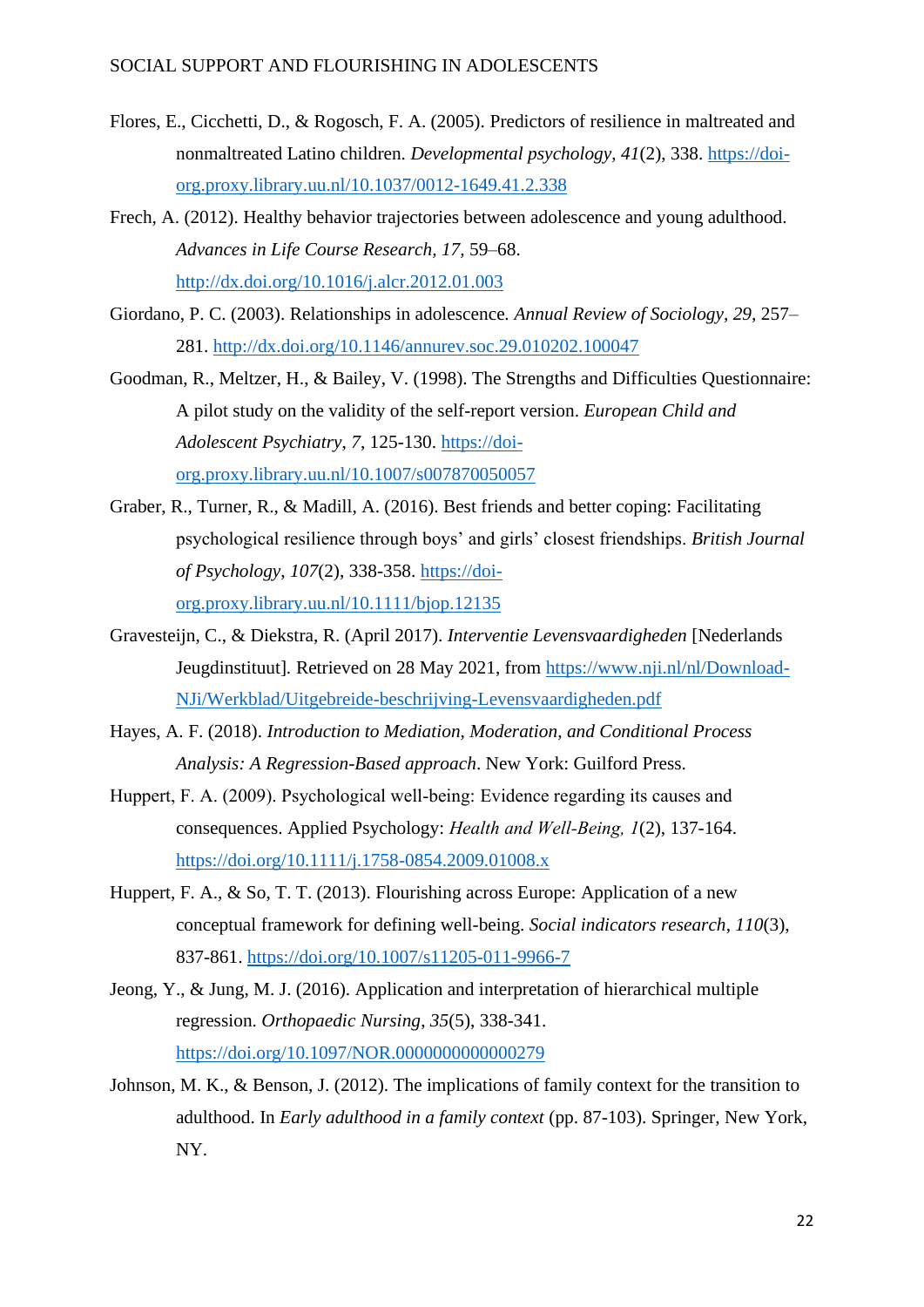- Kekkonen, V., Tolmunen, T., Kraav, S. L., Hintikka, J., Kivimäki, P., Kaarre, O., & Laukkanen, E. (2020). Adolescents' peer contacts promote life satisfaction in young adulthood—A connection mediated by the subjective experience of not being lonely. *Personality and Individual Differences*, *167*, 110264. <https://doi.org/10.1016/j.paid.2020.110264>
- Kelly, C., Branquinho, C., Dzielska, A., de Matos, M. G., Melkumova, M., Pavlova, D., Pickett, T., & Gabhainn, S. N. (2020). Youth participation in the Health Behaviour in School-aged Children study. *Journal of Adolescent Health*, *66*(6), S6-S8. <http://dx.doi.org/10.1016/j.jadohealth.2020.03.015>
- Keyes, C. L. (2002). The mental health continuum: From languishing to flourishing in life. *Journal of health and social behavior, 43*(2), 207-222. [https://doi](https://doi-org.proxy.library.uu.nl/10.2307/3090197)[org.proxy.library.uu.nl/10.2307/3090197](https://doi-org.proxy.library.uu.nl/10.2307/3090197)
- Khaleque, A. (2012). Perceived parental warmth, and children's psychological adjustment, and personality dispositions: A meta-analysis. *Journal of child and Family studies*, *22*(2), 297-306. <https://doi.org/10.1007/s10826-012-9579-z>
- Kim, J. (2020). The quality of social relationships in schools and adult health: Differential effects of student–student versus student–teacher relationships. *School Psychology, 36*(1), 6-16. [https://doi-org.proxy.library.uu.nl/10.1037/spq0000373](https://psycnet-apa-org.proxy.library.uu.nl/doi/10.1037/spq0000373)
- Kim, T., Jang, C. Y., & Kim, M. (2020). Socioecological Predictors on Psychological Flourishing in the US Adolescence. *International Journal of Environmental Research and Public Health*, *17*(21), 7917. <https://doi.org/10.3390/ijerph17217917>
- Kleinjan, M., Pieper, I., Stevens, G., van de Klundert, N., Rombouts, M., Boer, M., & Lammers, J. (2020). *GELUK ONDER DRUK? Onderzoek naar het mentaal welbevinden van jongeren in Nederland.*  [https://www.unicef.nl/files/Rapport\\_Geluk%20onder%20druk\\_DEF\\_interactief.pdf](https://www.unicef.nl/files/Rapport_Geluk%20onder%20druk_DEF_interactief.pdf)
- Krueger, E. A., & Upchurch, D. M. (2020). Sexual orientation, social support, and mental health resilience in a US national sample of adults. *Behavioral Medicine*, 1-9. <https://doi-org.proxy.library.uu.nl/10.1080/08964289.2020.1825922>
- Lee, T. Y. (2006). Resilience as a positive youth development construct: conceptual bases and implications for curriculum development. *International journal of adolescent medicine and health*, *18*(3), 475-482*.* <https://doi.org/10.1100/2012/390450>
- Lee, C. Y. S., Dik, B. J., & Barbara, L. A. (2016). Intergenerational solidarity and individual adjustment during emerging adulthood. *Journal of Family Issues, 37*(10), 1412-1432. [https://doi-org.proxy.library.uu.nl/10.1177/0192513X14567957](https://doi-org.proxy.library.uu.nl/10.1177%2F0192513X14567957)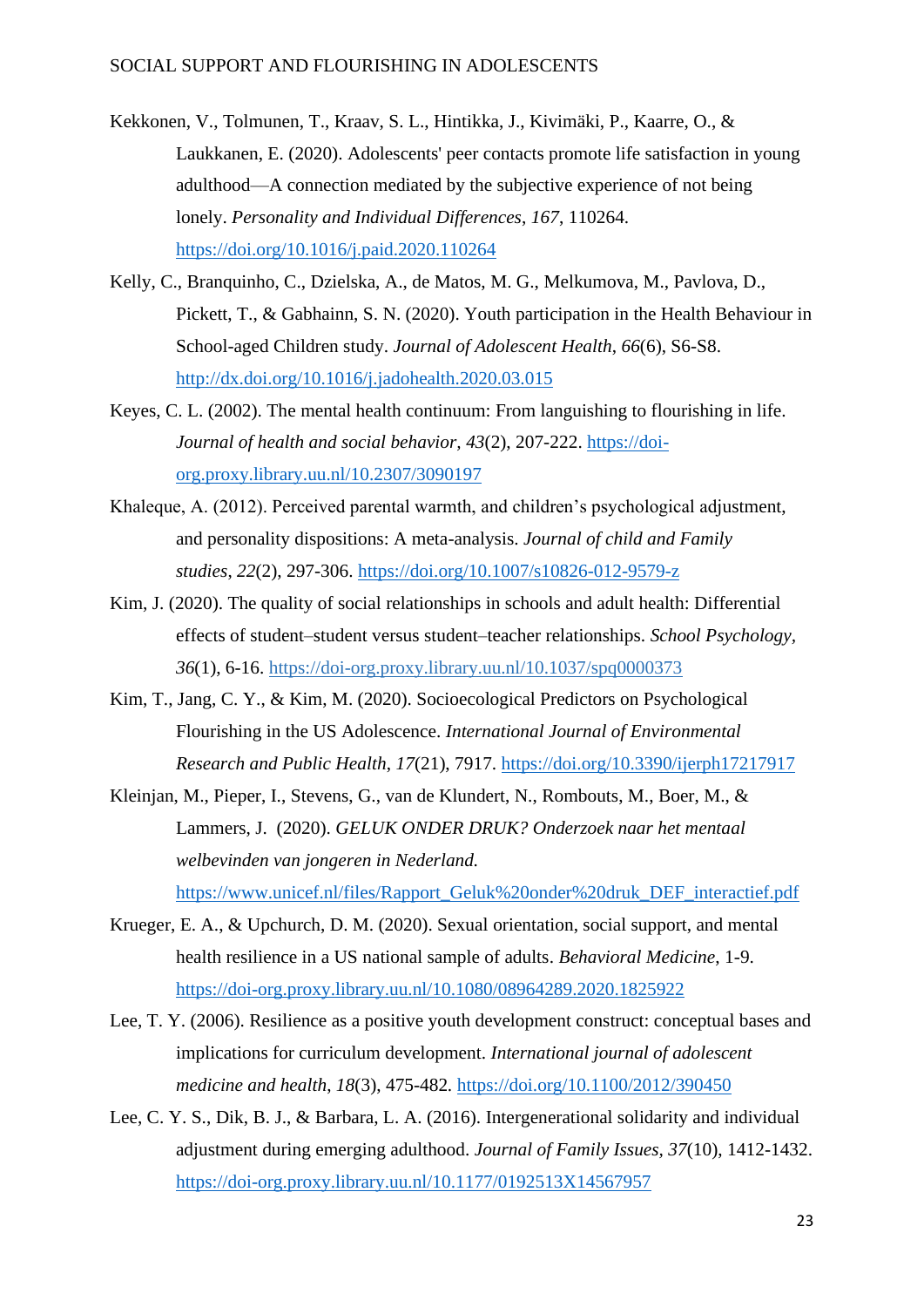- Lee, C. Y. S., & Goldstein, S. E. (2016). Loneliness, stress, and social support in young adulthood: Does the source of support matter? *Journal of youth and adolescence, 45*(3), 568-580. <https://doi.org/10.1007/s10964-015-0395-9>
- Li, B., Pan, Y., Liu, G., Chen, W., Lu, J., & Li, X. (2020). Perceived social support and selfesteem mediate the relationship between childhood maltreatment and psychosocial flourishing in Chinese undergraduate students. *Children and Youth Services Review*, *117*, 105303. [https://doi.org/10.1016/j.childyouth.2020.105303](https://doi-org.proxy.library.uu.nl/10.1016/j.childyouth.2020.105303)
- Malkoç, A., & Yalçın, İ. (2015). Relationships among resilience, social support, coping, and psychological well-being among university students. *Turkish Psychological Counseling and Guidance Journal*, *5*(43). <https://doi.org/10.17066/PDRD.22119>
- Paus, T., Keshavan, M., & Giedd, J. N. (2008). Why do many psychiatric disorders emerge during adolescence? *Nature Reviews Neuroscience*, *9*(12), 947-957. <https://doi.org/10.1038/nrn2513>
- Segrin, C. (2003). Age moderates the relationship between social support and psychosocial problems. *Human Communication Research, 29*(3), 317-342. <https://doi.org/10.1111/j.1468-2958.2003.tb00842.x>
- Seligman, M. E. P. (2002). Authentic happiness: Using the new positive psychology to realize your potential for lasting fulfillment. New York: Free Press.
- Scholte, R. H., Van Lieshout, C. F., & Van Aken, M. A. (2001). Perceived relational support in adolescence: Dimensions, configurations, and adolescent adjustment. *Journal of research on Adolescence, 11*(1), 71-94. [https://doi](https://doi-org.proxy.library.uu.nl/10.1111/1532-7795.00004)[org.proxy.library.uu.nl/10.1111/1532-7795.00004](https://doi-org.proxy.library.uu.nl/10.1111/1532-7795.00004)
- Shiffman, S., Stone, A. A., & Hufford, M. R. (2008). Ecological momentary assessment. *Annual Review Clinical Psycholology*, *4*, 1-32. <https://doi.org/10.1146/annurev.clinpsy.3.022806.091415>
- Smith, B. W., Dalen, J., Wiggins, K., Tooley, E., Christopher, P., & Bernard, J. (2008). The brief resilience scale: assessing the ability to bounce back. *International journal of behavioral medicine, 15*(3), 194-200. [https://doi](https://doi-org.proxy.library.uu.nl/10.1080/10705500802222972)[org.proxy.library.uu.nl/10.1080/10705500802222972](https://doi-org.proxy.library.uu.nl/10.1080/10705500802222972)
- Stevens, G., Van Dorsselaer, S., Boer, M., De Roos, S., Duinhof, E., Ter Bogt, T., Van den Eijnden, R., Kuyper, L., Visser, D., Vollebergh, W., & De Looze, M. (2018). HBSC 2017. *Gezondheid en welzijn van jongeren in Nederland*. Utrecht: Universiteit Utrecht.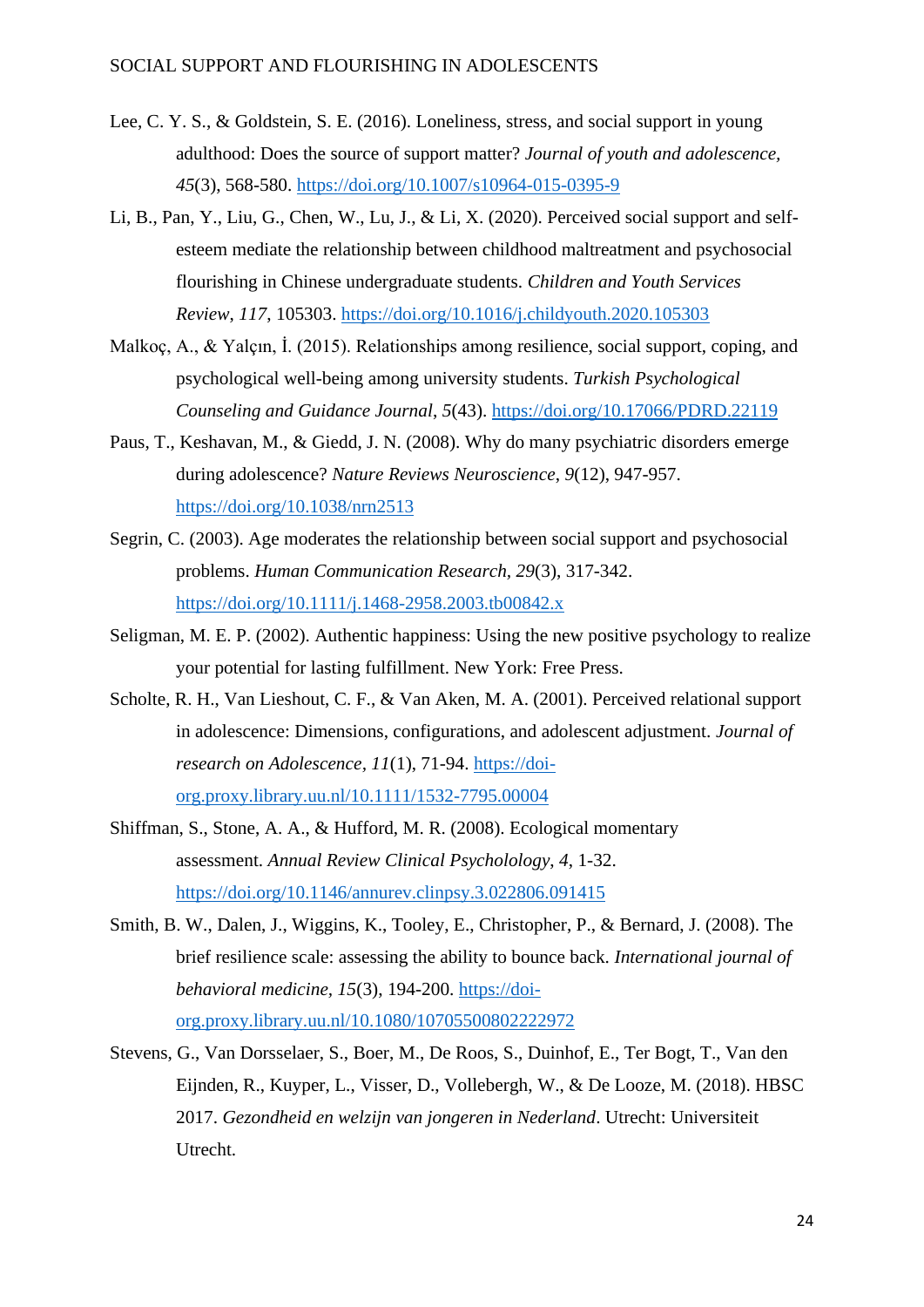- Stewart, T., & Suldo, S. (2011). Relationships between social support sources and early adolescents' mental health: The moderating effect of student achievement level. *Psychology in the Schools*, *48*(10), 1016-1033. <https://doi.org/10.1002/pits.20607>
- Sulistiowati, N. M. D., Keliat, B. A., & Ismail, I. (2020). Mental health and related factors among adolescents. *Enfermería Clínica*, *30*, 111-116. [https://dx.doi.org/10.1016/j.enfcli.2020.](https://dx.doi.org/10.1016/j.enfcli.2020)
- Taylor, S. E., & Stanton, A. L. (2007). Coping resources, coping processes, and mental health. *Annual Review Clinical Psychology*, *3*, 377-401. [https://doi](https://doi-org.proxy.library.uu.nl/10.1146/annurev.clinpsy.3.022806.091520)[org.proxy.library.uu.nl/10.1146/annurev.clinpsy.3.022806.091520](https://doi-org.proxy.library.uu.nl/10.1146/annurev.clinpsy.3.022806.091520)
- Thoits, P. A. (2011). Mechanisms linking social ties and support to physical and mental health. *Journal of health and social behavior*, *52*(2), 145-161. [https://doi](https://doi-org.proxy.library.uu.nl/10.1177%2F0022146510395592)[org.proxy.library.uu.nl/10.1177/0022146510395592](https://doi-org.proxy.library.uu.nl/10.1177%2F0022146510395592)
- Thoits, P. A., & Hewitt, L. N. (2001). Volunteer work and well-being. *Journal of health and social behavior, 42,* 115-131. <https://doi-org.proxy.library.uu.nl/10.2307/3090173>
- Tweed, L. M., Rogers, E. N., & Kinnafick, F. E. (2020). Literature on peer-based community physical activity programmes for mental health service users: a scoping review*. Health psychology review,* 1-27. <https://doi.org/10.1080/17437199.2020.1715812>
- Twenge, J. M., Cooper, A. B., Joiner, T. E., Duffy, M. E., & Binau, S. G. (2019). Age, period, and cohort trends in mood disorder indicators and suicide-related outcomes in a nationally representative dataset, 2005–2017. *Journal of Abnormal Psychology, 128*(3), 185–199. [https://doi-org.proxy.library.uu.nl/10.1037/abn0000410](https://psycnet-apa-org.proxy.library.uu.nl/doi/10.1037/abn0000410)
- Uchino, B. N. (2009). Understanding the links between social support and physical health: A life-span perspective with emphasis on the separability of perceived and received support. *Perspectives on psychological science*, *4*(3), 236-255. [https://doi](https://doi-org.proxy.library.uu.nl/10.1111%2Fj.1745-6924.2009.01122.x)[org.proxy.library.uu.nl/10.1111/j.1745-6924.2009.01122.x](https://doi-org.proxy.library.uu.nl/10.1111%2Fj.1745-6924.2009.01122.x)
- Umberson, D., Crosnoe, R., & Reczek, C. (2010). Social relationships and health behavior across the life course. *Annual Review of Sociology, 36,* 139–157. <http://dx.doi.org/10.1146/annurev-soc-070308-120011>
- Wang, D., & Fletcher, A. C. (2016). Parenting style and peer trust in relation to school adjustment in middle childhood. *Journal of Child and Family Studies*, *25*(3), 988- 998.
- Wilson, W. R. (1967). Correlates of avowed happiness. *Psychological Bulletin, 67*(4), 294– 306.<https://doi.org/10.1037/h0024431>